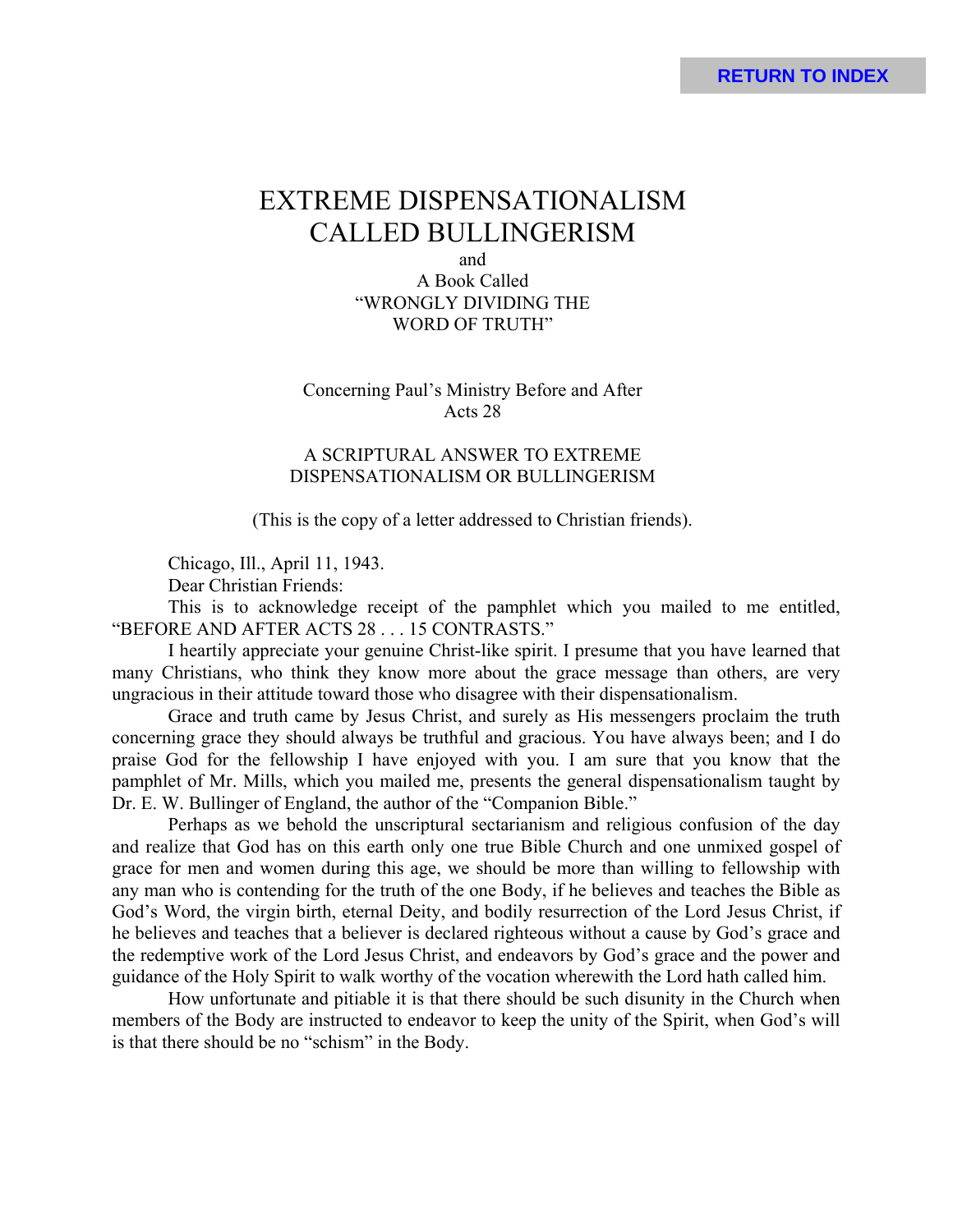In considering the faulty-dispensationalism of fellow-saints, we realize that we have neither the desire nor the authority to remove any one of them from the same Body of which we are members. However, we should do our utmost to recover for the saints that blessed and glorious "Body" truth that was lost during the first Christian century, and in this task we should examine the teachings of others in the light of the Word of truth rightly divided.

In one of my printed messages which I sent you, I quoted from a message written by Dr. H. A. Ironside of Chicago. Here is what I quoted from his pen:

"Throughout the writings of the apostle Paul he again and again refers to a wondrous secret, which he designates in a special way as "the mystery," or "the great mystery." That a doctrine so clearly revealed in the Scriptures should have become so utterly lost is only to be accounted for by the Judaizing of the church, and the consequent minding of earthly things that beclouded the heavenly ones." "The mystery was not something of difficult mysterious character, but a sacred secret never known to mankind until in due tine opened up by the Holy Spirit through the apostle Paul." "How earnest was the apostle in seeking to lead Christians into the knowledge of this blessed truth."

I am today mailing you another one of my books entitled, "Let's Dejudaize The Church."

If the mystery has been lost because the Church was Judaized, the only way to recover it is to Dejudaize the Church. This cannot be done without open controversy. But inasmuch as this blessed Pauline truth is God's death-blow to all unscriptural sectarianism, and the cure for every ill and ism with which the Church of Christ is afflicted, we should not neglect our all-important task because of controversies, pleasant or unpleasant. Neither should we permit religious men to intimidate or bluff us out of our duty by crying "Bullingerism." Many of them are as ignorant of Dr. Bullinger's teachings as they are of the Pauline truth.

I have carefully and diligently studied the writings of Dr. Bullinger both his earlier and his last messages. Many Christians, who have branded Dr. Bullinger as a heretic, a messenger of Satan, have acknowledged and manifested ignorance as to what he taught. Dr. Bullinger stood uncompromisingly for the great fundamentals of the Christian faith, and he was an outstanding messenger of the "grace" gospel.

Dr. Bullinger, as perhaps you know, taught that between the death of a saint and his resurrection at the coming of Christ, the soul of that saint remains in an unconscious state. He also taught that the Lord's Supper was an Israelitish ordinance and that this ordinance ceased to have any place in God's spiritual program after Paul's pronouncement recorded in Acts 28:25 to 28. Dr. Bullinger taught that it was after the close of the "Acts" period that the Church of the mystery, the Body of Ephesians and Colossians, had its historic beginning. It is this teaching of a new and different Church after Acts 28 that is today called "Bullingerism."

As you well know, I have taken an uncompromising, determined stand against this extreme dispensationalism ever since I first understood it.

Likewise I have opposed Dr. Bullinger and other Bible-teachers who have taught the unconscious state of the saint or the sinner between death and resurrection. I believe that the Lord's Supper is a memorial, rather than an ordinance, and is to be observed "till He shall have come."

The same Christians who have called Dr. Bullinger a heretic have called me a "Bullingerite," even after they learned that I disagree with his dispensationalism.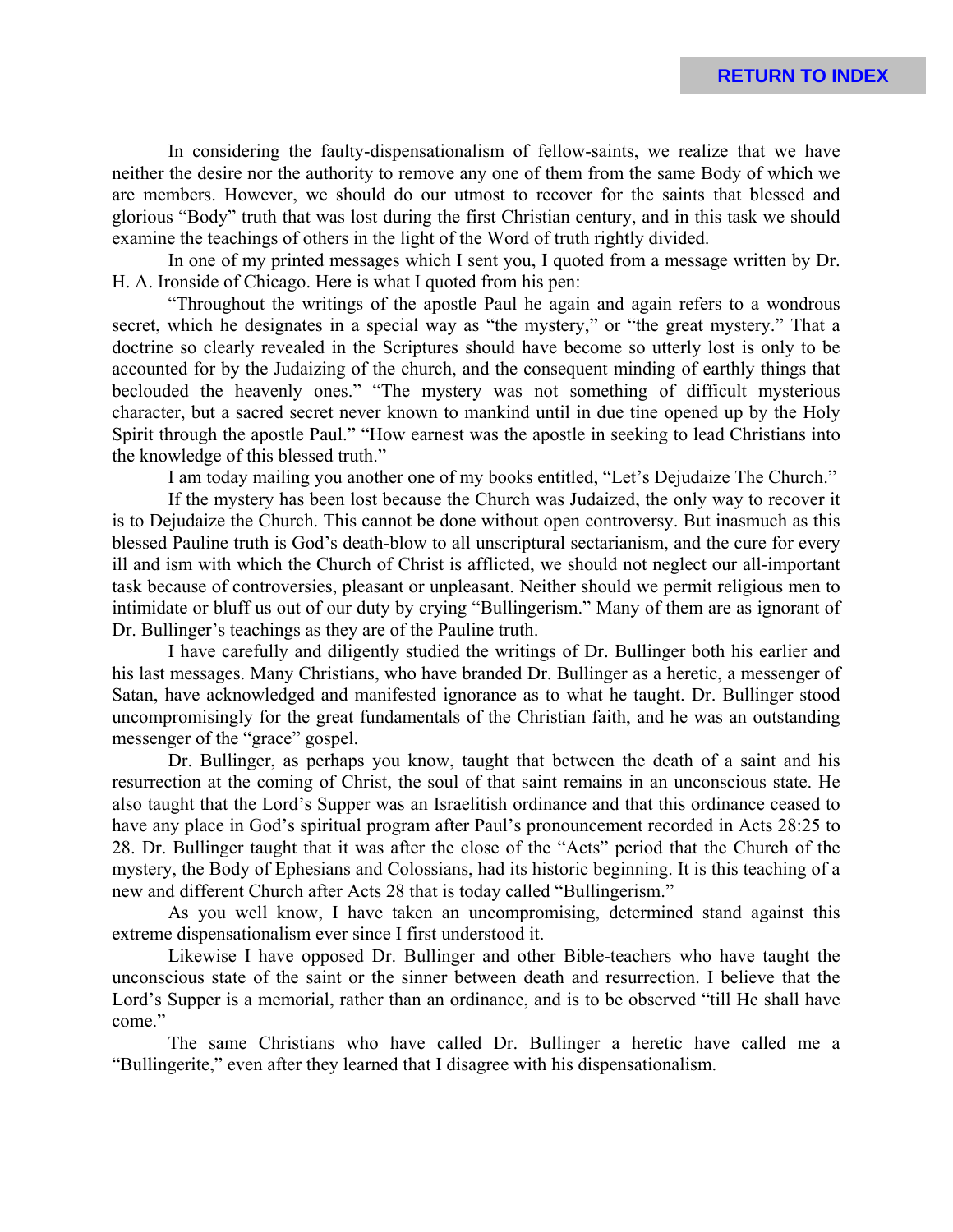But now for my comments concerning the pamphlet, which you mailed me . . . "BEFORE ACTS 28 AND AFTER . . . 15 CONTRASTS." I received this printed message some time ago and read it with interest. But now I have read again the copy which you sent me, and have subjected it to the Berean test. I can see how some Christians can accept this dispensationalism, but it is difficult for me to believe that you, who are well grounded in the Scriptures and have for years been indoctrinated in Pauline truth, can agree with this writer. But as you have sent the pamphlet to me for my comments, I shall comply with your request; because I know that you are searching for God's truth and not man's opinions, and that you are not wise in your own conceits. We know that there are many blessed truths in the Bible that are not clear to us, but we should see the fallacies in this pamphlet.

Just the very hour that your good letter, with enclosure, reached me I had listened to a radio message from a Christian brother, who agrees with the dispensationalism set forth in the pamphlet you sent me. This brother, in his broadcast, spoke of Jehovah in the midst of Israel, and quoted a few disconnected verses of Scripture to prove that Jehovah was in the midst of Israel from the call of Abraham until after the close of the period covered by the Book of Acts. I have seldom heard such a travesty on sound exegesis coming from the mouth of a man who is supposed to be a Bible-teacher.

My earnest prayer for you is that you will not be deceived into this faulty dispensationalism, which has done so much to hinder the recovery of "the dispensation of the mystery," by disgusting many Christians who at first had a desire to understand and obey Ephesians 3:9. The sane messengers of the grace of God, who have tried so earnestly to teach Christians the difference between God's eternal purpose (Ephesians 3:11) and Gods prophesied programs, have been repudiated by many who have linked them up with extremists such as the author of the pamphlet you sent and the broadcasting brother to whom I have referred.

#### GOD'S ETERNAL PURPOSE

Let us consider first the difference between God's eternal purpose and His prophesied programs referred to in the preceding paragraph. This means the difference between the program presented by Peter in the third chapter of Acts and the program of Paul presented in the third chapter of Ephesians. Peter instructed Israel to repent so God would send Christ back from heaven to bring about the restitution of all things spoken by Israel's prophets (Acts 3:19 to 21). Then Peter added that Moses and Samuel and other prophets spoke of "these days." Acts 3:24. Then in Ephesians 3:1 to 11, Paul referred to a program about which Israel's prophets were both silent and ignorant, "the dispensation of the grace of God," given Paul by revelation, "the unsearchable riches of Christ," "the dispensation of the mystery," "the eternal purpose of God in Christ Jesus." God's Word does tell us to test things that differ, Philippians 1:10. Even the babe in Christ should know there is a difference between the prophesied "restitution of all things" and the predestined "eternal purpose of God." Let's keep this difference in our minds.

There are several phases of "the mystery" of Ephesians and Colossians, called "the mystery of God's will," "the mystery of the gospel," "the dispensation of the mystery," "the unsearchable (untraceable) riches of Christ," "God's eternal purpose in Christ." And, of course, we are agreed that the culmination or consummation is set forth in Ephesians 4:13, "The Perfect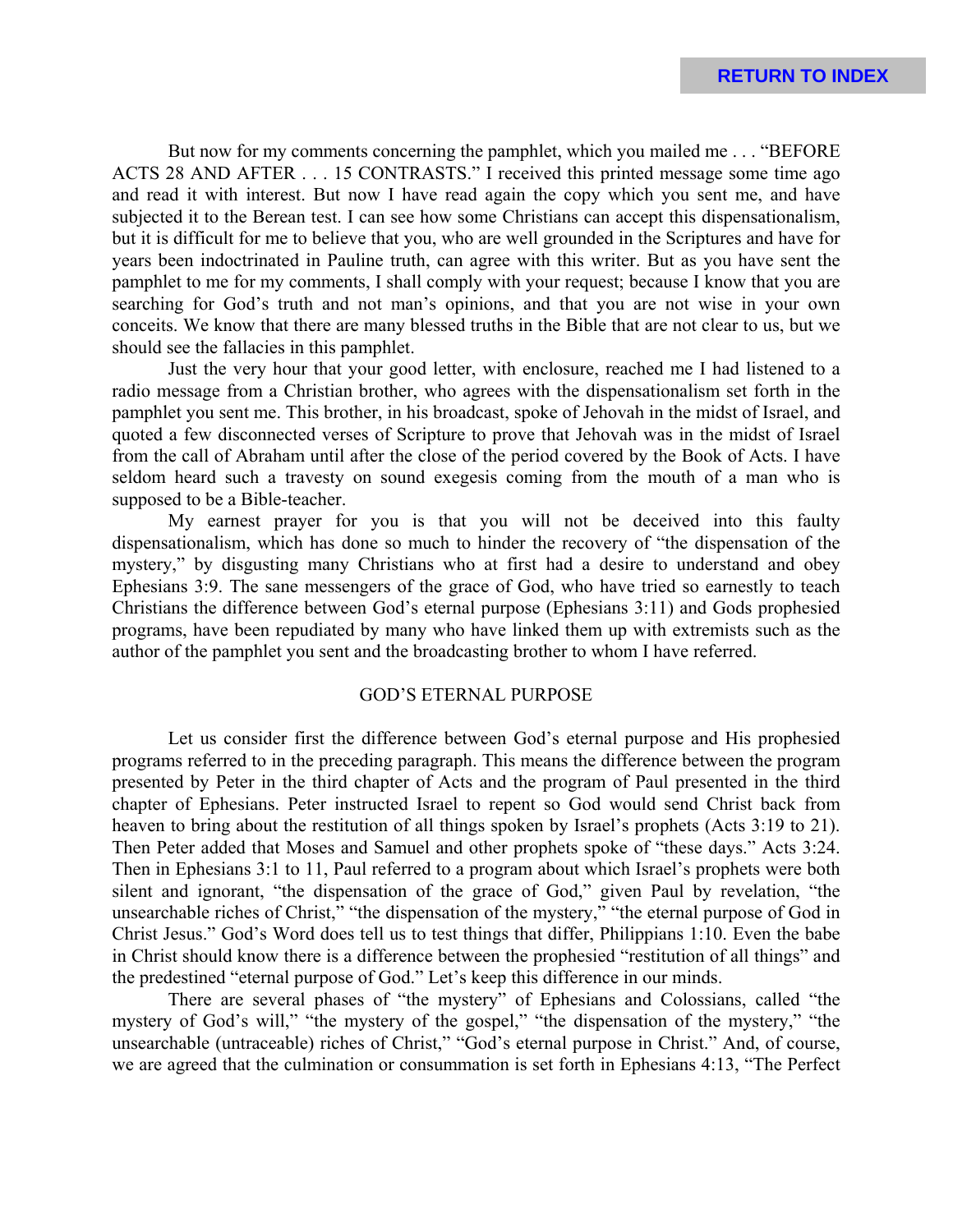Man." But the word "purpose" is the key to "the mystery"; for "the mystery" is God's eternal purpose, that which God, by His grace, gave us in Christ Jesus before the world began (II Timothy 1:9) having predestinated us unto the adoption of children by Jesus Christ to Himself" (Ephesians 1:5), "being predestinated according to the purpose of Him, Who worketh all things after the counsel of His own will." Ephesians 1:11. Very clearly is this eternal purpose set forth in II Timothy 1:9, where we learn that our salvation is according to God's predestinated grace and purpose. Five or six times the word, "purpose" is used in Paul's writings, in connection with "predestination."

With these important facts fixed in our minds, let us carefully read Romans 8:28 to 32 and answer this important question, "Is the Divine program of Romans 8:28 to 32 the Divine program of Acts 3:19 to 24, or is it not an entirely different program, the eternal, predestinated purpose of God in Christ Jesus, which is the very heart of the mystery of Ephesians and Colossians? Romans was written before Acts 28, and what profound ignorance to teach that God's "grace" program in Romans is the restitution hope of the nation Israel. One great blunder which the extremists have made is, that they have tried to take the Keys of the Kingdom of heaven from Peter and give them to Paul.

You would think that these extremists had never read Romans 11:5 to 8; and Romans 8:28 to 32, Let us now look into these Scriptures:

"Even so at this present time (not after Acts 28) also there is a remnant according to the election of grace." "And if by grace, then it is no more of works." "Israel hath not obtained that which he seeketh for; the election hath obtained it, and the rest were blinded." They were blinded by God (Romans 11:8), not after Acts 28, but at the time Paul began to preach an entirely new message, "reconciliation." "This was when and because Israel was cut off." Romans 11:15 and II Corinthians 5:17 to 21.

Now note the mystery, referred to in I Corinthians 2:6 to 8, but plainly set forth in Romans 8:28 to 32:

"And we know that all things work together for good to them that love God, to them who are the called according to His purpose." (Compare this with I Timothy 1:9 and Ephesians 1:4 and 5 and Ephesians 1:9 to 11 and with Ephesians 2:8 and 9 and 3:11). Now Romans 8:29, "For whom He did foreknow, he also did predestinate to be conformed to the image of His Son, that He might be the firstborn among many brethren. Moreover whom He did predestinate, them He also called, etc."

What intelligent human being could even imagine that the predestinated purpose of God in Romans 8:28 to 32 could be the fulfilling of God's promise concerning the restitution of all things, including the restoration of the kingdom to Israel? The eternal purpose of God in Romans 8:28 to 32 is the eternal purpose of God in Ephesians and in II Timothy 1:9 and in I Corinthians 2:6 to 8. Moses and the prophets surely knew about the kingdom hope of Israel, but not one of them knew anything concerning the purpose of God in Romans 8:28 to 32, or the remnant according to the election of grace, not of works, in Romans 11:5 to 8, or concerning the dispensation of I Corinthians 9:17 committed to Paul, or concerning God's message and program recorded in II Corinthians 5:16 to 21.

# PAUL'S PRISON EPISTLES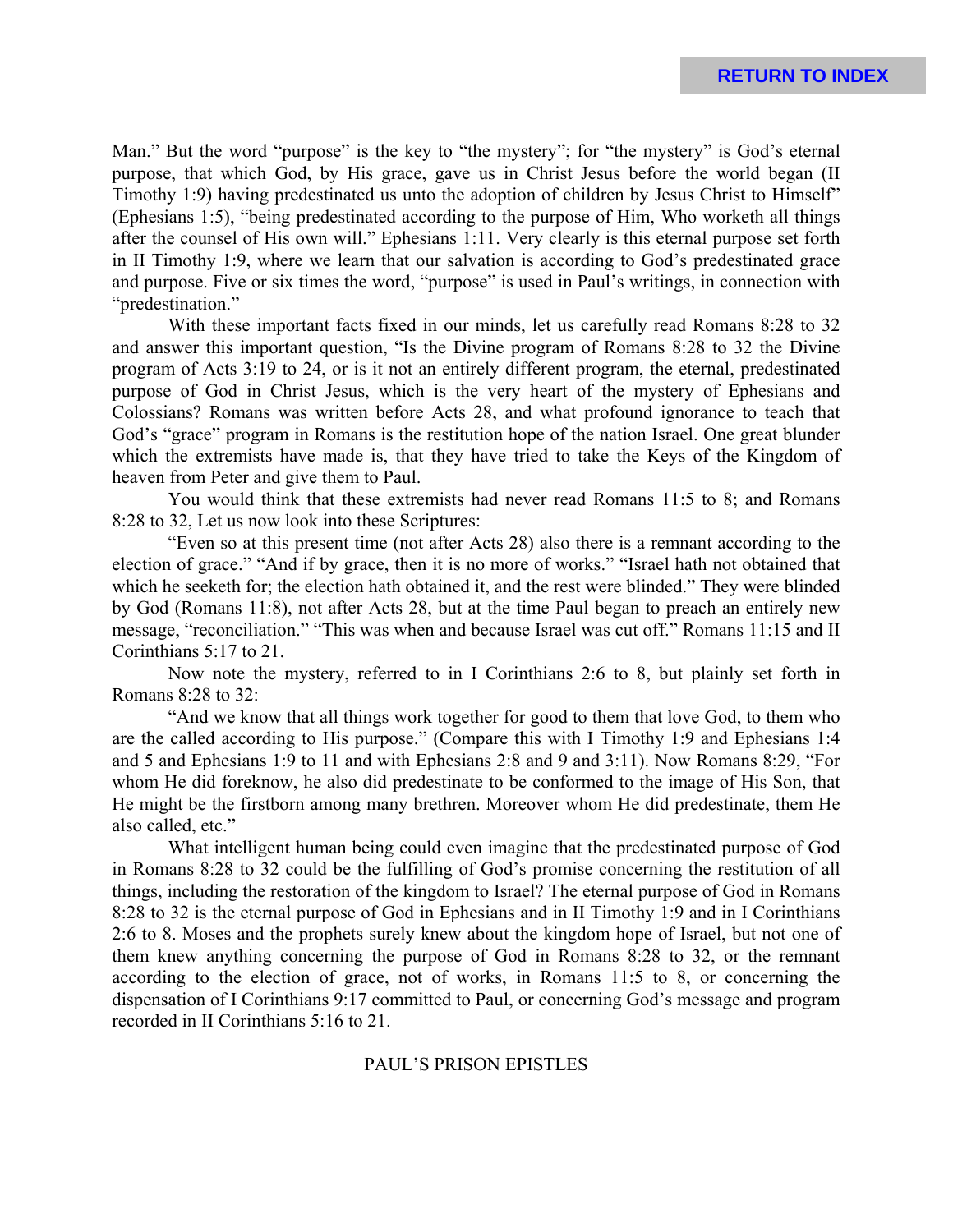The writer of the pamphlet which you sent me lists on page 1 the following Epistles of Paul written after Acts 28: "Ephesians" . . . "Philippians" . . . "Colossians" "II Timothy" and "Philemon." All of these Epistles seem to be Paul's prison Epistles and deal with very much the same truth.

According to this writer, First Timothy was written before Acts 28, whereas Second Timothy was written after Acts 28. Therefore, you see the folly of teaching that the Church of the mystery had not begun historically when Paul wrote his First Epistle to Timothy; for according to such dispensationalism, Timothy was in a Church, with an Israelitish kingdom hope, before Acts 28, and then was transferred into an entirely different Church, with an entirely different hope, before Paul wrote to him the second time. What is the hope of the Body, according to Titus 2:13? "The appearing of Christ." This is the hope in Second Timothy. II Timothy 4:1 and 8. The same "appearing" is stated. Well, what about I Timothy 6:14, Timothy's hope before Acts 28? It was the very same "appearing."

According to these extremists, the Philippians, at the time they were saved in Acts 16, became members of the prophesied kingdom church, with Israel's hope, and then after Paul reached Rome, they were transferred into another Church with another hope. So the Philippian Christians who died before Acts 28 were not members of the Body of Christ described in Ephesians 4, but the Philippian saints who died after Acts 28 died as members of that Body. God's answer to this foolish theory is Philippians 1:5 and 6 and 1:10. Perhaps, you have read how some of the extremists translate Philippians 1:6. They tell us that "eipiteleo" translated "perform" should be translated "postponed." This only shows the extreme nonsense to which these brethren resort to support their false theories. This word translated "perform" is the same root of the Greek word translated "uttermost" (all the way to the end) in Hebrews 7:25, the word used by Christ on the cross, "finished." When did Christ begin the good work in the Philippians? From the first day they were saved and this was to continue until the day of Christ. Now think of any Bible-teacher instructing us, as members of the Body of Christ, to obey Philippians 1:10, by testing things that differ until the day of Christ, and then by his faulty exegesis he would teach that the day of Christ in verse six is a different day of Christ, that had to do with the hope of Israel and the restitution of all things but not the coming of Christ for the Church. The writer of the pamphlet declares Philippians a prison Epistle written after Acts 28. That Epistle has the message of the Philippians 3:20 and 21, and these verses refute this theory concerning, the two churches to which the Philippian saints belonged.

Then a little more nonsense can be seen by reading I Thessalonians 1:19, Paul's message to the Thessalonians, written before Acts 28: "For what is our hope, or joy or crown of rejoicing. Are not even ye in the presence of the Lord Jesus Christ at His coming?" That coming of Christ, according to the extremists, was the hope of Israel, the "Acts" period church, but after Acts 28 Paul was transferred into new Church and his hope then was a different coming of Christ; so he will not be present at the coming of I Thessalonians to get his crown of rejoicing.

Dear friends, you are too valuable in the Lord's service to be deceived into this faulty dispensationalism. The Church of the mystery, the Body of Christ, had its historic beginning before Paul wrote his first Epistle and all of his Epistles were written to the members of the one Body described in Ephesians, Colossians and Romans 12:3 to 5.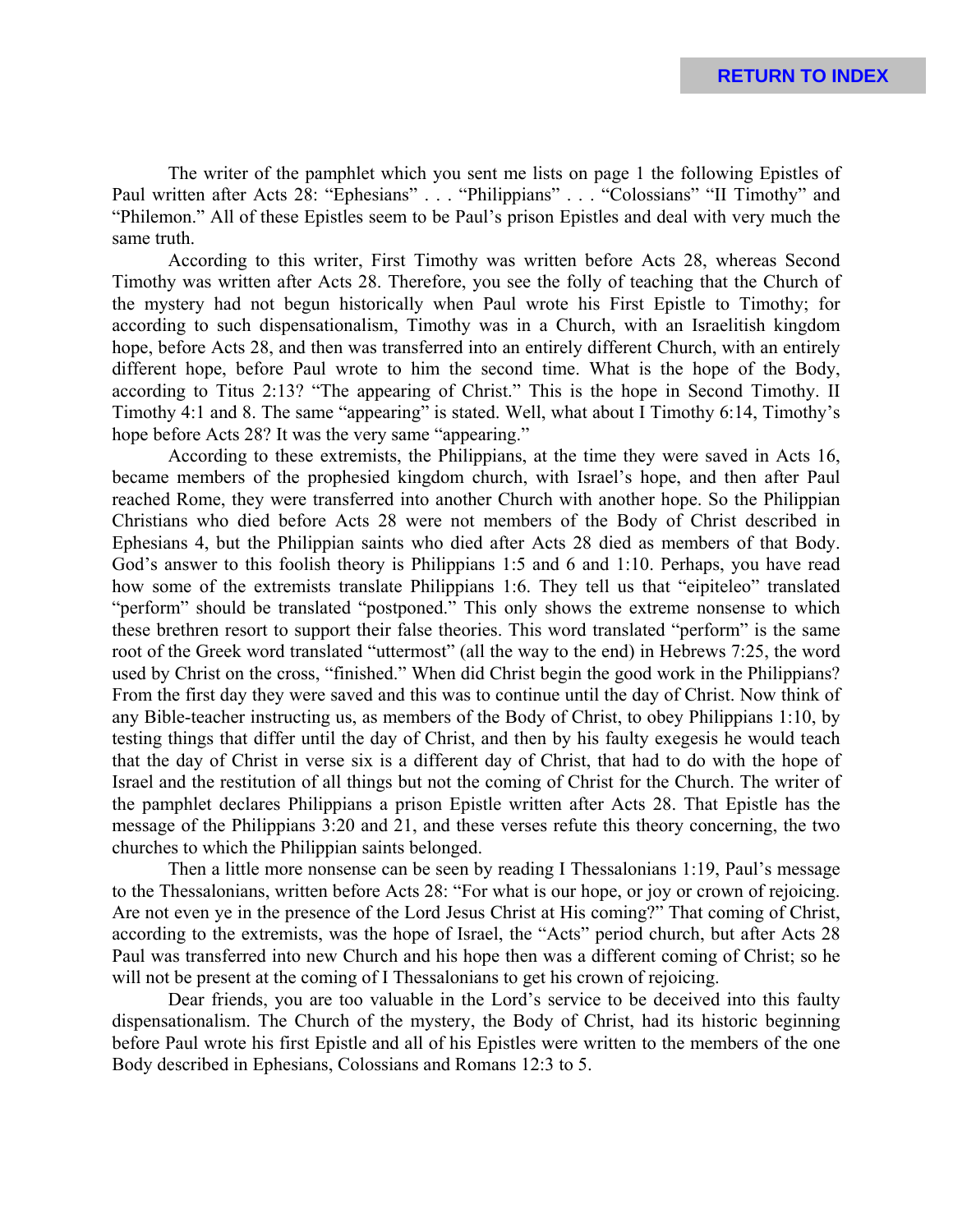#### ABLE MINISTERS OF THE NEW COVENANT

The extreme dispensationalists make much of Paul's statement in II Corinthians 3:6, "Able ministers of the New Covenant," as they compare this with Ephesians 2:11 and 12. Strictly speaking, we have no Scriptural right to refer to the Body of Christ as "The New Testament (Covenant) Church." But because Paul said we were made able ministers of the New Covenant, that does not prove that there was a "New Covenant Church" and a New Testament gospel, during the Acts period, and a different Church and gospel after, Acts 28. According to Jeremiah 31:31 to 35, Hebrews 8:7 to 11, and Romans 11:25 to 28, all Israel will be saved under the guaranty of the New Covenant, and then there will be a New Covenant Called-out, redeemed people. No unevangelized or blind Israelites will be left. But this is so different from the remnant according to the election of grace, without works, and the rest blinded by God, in Romans 11:5 to 8. Think of trying to make Romans 11:5 to 8 fit into the prophesied New Covenant of Jeremiah 31:31 to 35. This is indeed, "wrongly dividing the word of truth." It is such foolish teaching as this that is so seriously retarding our task of recovering the Pauline truth which was lost in the first Christian century, which Satan hates with a vicious hatred.

## THE LORD'S TABLE

These Christians, who refuse to meet at the Lord's table, tell us that it is because Christ spoke of His shed blood as the blood of, or in, the New Covenant. And they affirm that "till He shall have come," in I Corinthians 11:26, had no reference to the coming of the Lord for members of His Body. This was His coming to Israel to bring about the restitution of all things, which was postponed after Acts 28. They claim that the Lord's Supper was an Israelitish ordinance in which Israel's Passover was perpetuated. Some of them go so far as to say that the Lord's Supper was observed once a year on the fourteenth day of April, and only Jews partook of it. Of course, in such a case only Levites should have ministered to those who sat at the Lord's Table. Then they say that because the Divine judgments and miracles of I Corinthians 11:28 to 32 are not visited upon those who partake unworthily, the Lord's Supper dropped out of God's spiritual program when signs and miracles ceased at the time the dispensation of the mystery began after Acts 28: Now carefully compare the language of I Corinthians 15:1 to 4 (especially verse 3) with I Corinthians 11:23, and then compare I Corinthians 11:28 to 34 with Romans 15:18 and 19, and by the same foolish reasoning, if reasoning it is, Paul should not have preached the gospel after Acts 28, because signs and miracles no longer accompanied the preaching of the gospel, according to their own unanimous agreement.

# THE LETTER OF THE NEW COVENANT—THE BLOOD OF THE NEW COVENANT

There was only one Christ. There were not two Christs. There were not two kinds of blood shed by the Lord Jesus Christ. It was Christ Himself who called His shed blood, "the blood of the New Covenant." Matthew 26:28. It is by His blood that the people under the Old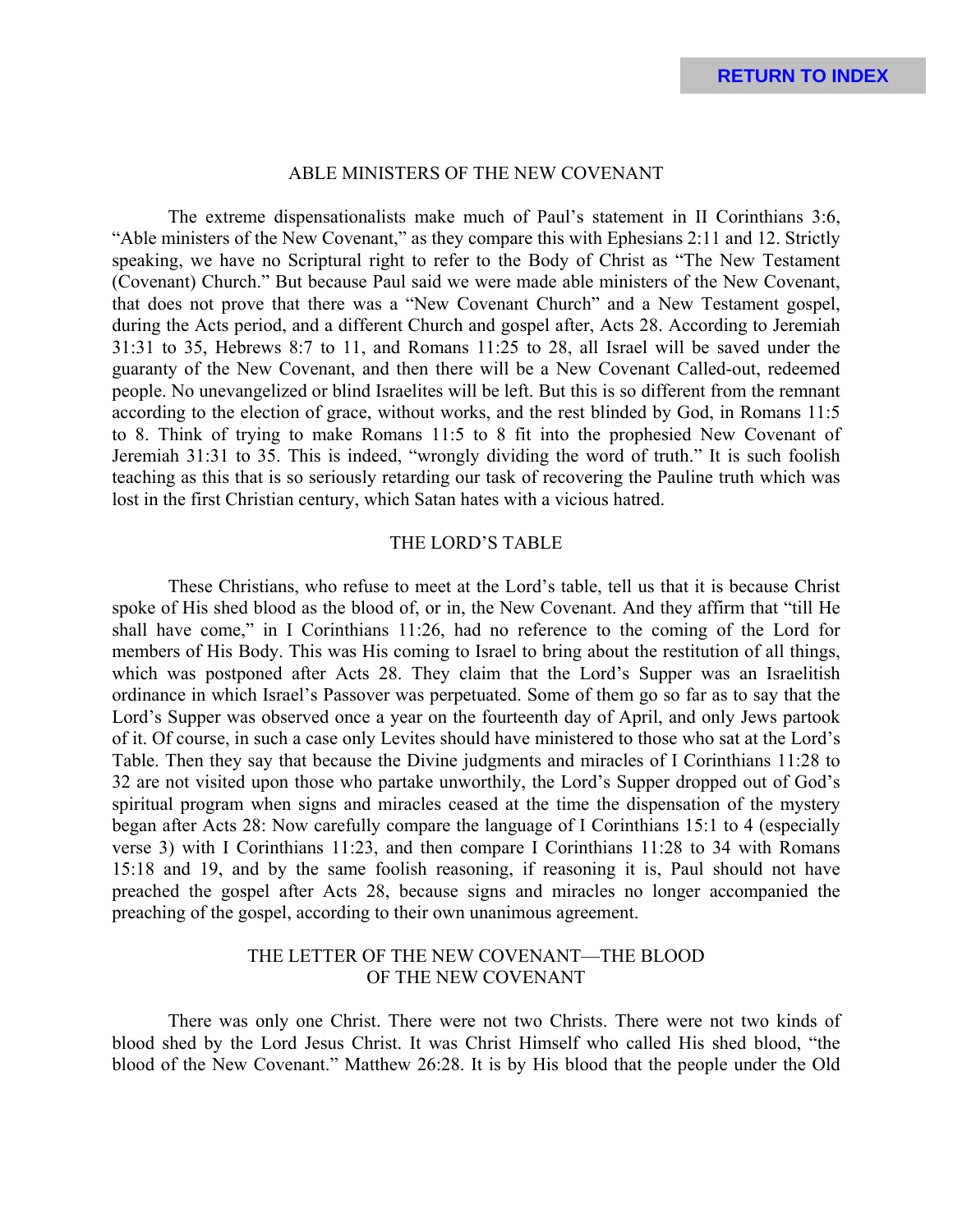Testament received remission, the blessing mentioned in Hebrew 9:15. It was after Israel rejected the resurrected Christ that Paul told the Gentiles that they could be saved or justified by the blood of Christ. The blood of Christ in Romans 5:9 was not different from the blood of Christ in Ephesians 2:13. There is no blood of Christ in the Bible that is not the blood of the New Covenant. Members of Christ's Body do receive spiritual benefits and blessings because of Christ's shed blood (Hebrews 10:10 to 26). There are other guarantees in the New Covenant for Israel and Judah in Jeremiah 31.

# WHEN WAS THE LORD IN THE MIDST OF ISRAEL?

Then think of a man, who claims to be God's Bible teacher, stating that Jehovah was in the midst of Israel from the call of Abram until after Saul said, in Acts 28:28, "the salvation of God is sent unto the Gentiles." When God called Abram he was an uncircumcised heathen. Abram was declared righteous (in uncircumcision) by faith. Romans 4:8 to 11. Galatians 3:8. Jehovah was not in the midst of Israel when Abram, the uncircumcised heathen, was declared righteous without religion or circumcision, any more than Jehovah was in the midst of Israel when the heathen in Galatia were justified without Judaism, religion or circumcision. You would think that the Epistle to the Galatians was not in the preacher's Bible. Read carefully Galatians 3:27 and 28 and 6:15, and with these Scriptures read carefully Acts 21:25: "As touching the Gentiles who believe, we have written and concluded that they observe no such things, save only that they keep themselves from things offered to idols, and from blood and from strangled, and from fornication." In Galatians we learn that neither circumcision nor uncircumcision is of any value or efficacy, that in Christ Jesus there is neither Jew nor Gentile.

Jesus Christ on earth was the Minister of the circumcision (Romans 15:8). Gentiles, saved during the years of Christ's earthly ministry, became Jews or proselytes. Acts 2:10. Surely then the Lord was in the midst of Israel, sent only to Israel. Acts 2:22—Acts 13:23—Matthew 15:24. There was no more revolutionary change from Galatians 2:7 until after Acts 28:28 than there was between Matthew 15:24 and Galatians 2:7. So far as the heathen in Galatia were concerned Paul was the apostle of the Gentiles, with the dispensation of the Grace of God, Romans 11:13. The dispensation committed to Paul in I Corinthians 9:17 was a "grace" dispensation. Paul told the Galatians that twenty-four years before Abram was circumcised and became Abraham, (then he was not an Israelite), Abram, the uncircumcised heathen, was saved by believing God (justification by faith) and the Scriptures did not foresee Jehovah in the midst of Israel, and Israel preaching the gospel of the kingdom to Gentiles. Galatians 3:8 and Galatians 3:16 to 19. No, the Scriptures saw something different, the gospel of uncircumcision, the grace of the Lord, being sent to uncircumcised heathen, and saw that they, too, would be saved without religious works or circumcision, as was Abram, when God preached the gospel to him. This is the message of Galatians 3:8 and Romans 4:7 to 12.

Circumcision was of value while Jesus Christ was on earth and it was of value in the "Acts" ministry of the Twelve; but neither before nor after Acts was circumcision of any value in Paul's ministry to Gentiles. Galatians 2:1 to 7.

Circumcision was surely of much value when Jehovah was in the midst of Israel. Read carefully Genesis 17:3 to 17. Here we learn that circumcision was a Divine requirement for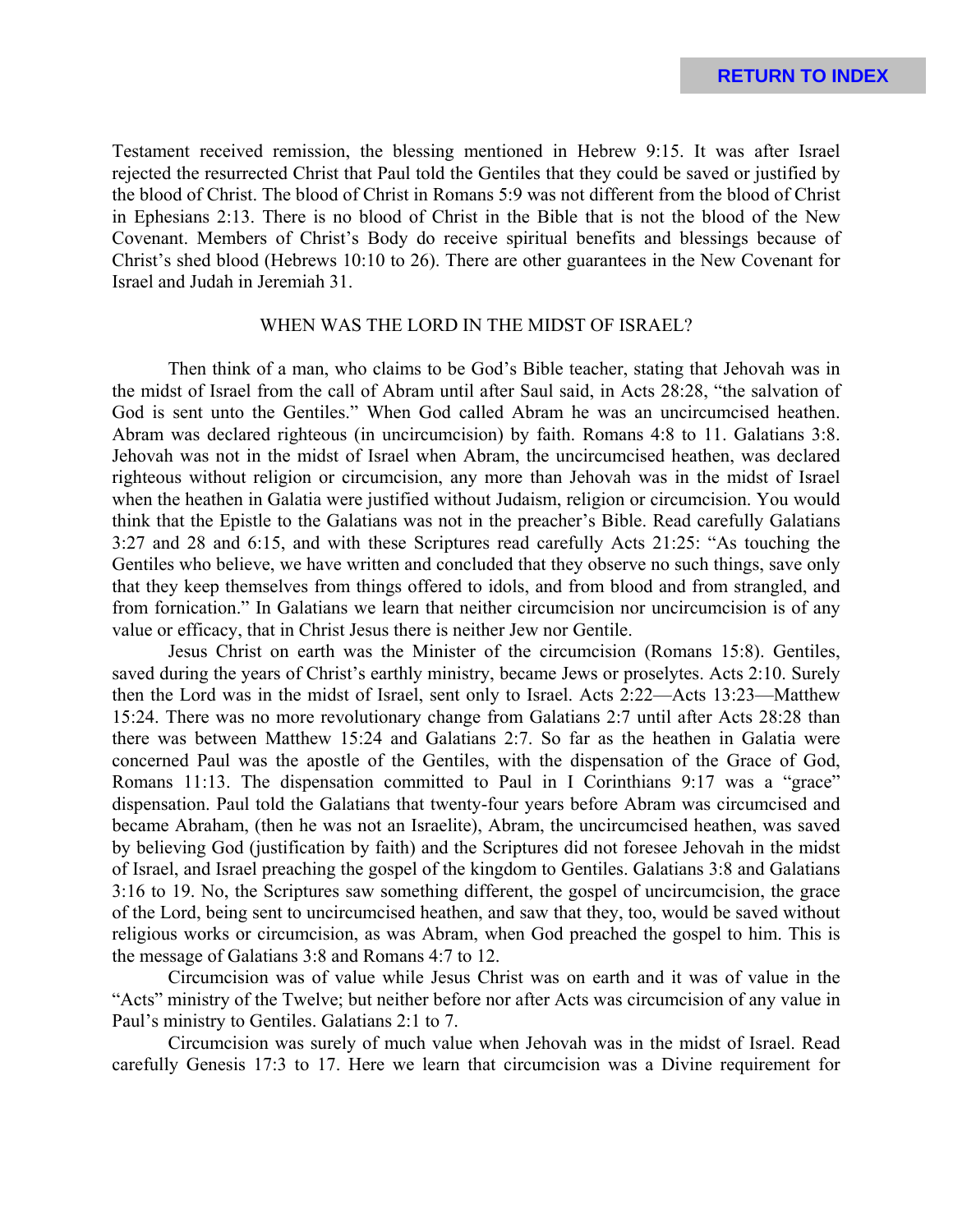Divine fellowship. More than 1900 years later, eleven circumcised apostles contended with another circumcised apostle because he preached to an uncircumcised Gentile. Acts 11:1 to 3. At the great conference at Jerusalem these apostles, with Paul, agreed on a new order—no circumcision and no law for the believing Gentiles. Acts 15:1 to 19. But this did not apply to Jews, for a limited time.

Now, as I said, you are too intelligent and well-grounded to be tossed to and fro with such a wind of unsound doctrine.

## PETER, PAUL AND THE GENTILES

Then note Acts 15:7 and 14 and Romans 15:16 and 11:13. First, concerning Peter: "And when there had been much disputing Peter rose up, and said unto them, Men and brethren, ye know that how a good while ago God made choice between us, that the Gentiles BY MY MOUTH should hear the word of the gospel, and believe." Simeon (Peter) hath declared how God at the first did visit the Gentiles to take out of them a people for His name."

Now hear Paul: "That I should be the Minister of Jesus Christ to the Gentiles, ministering the gospel of God, that the offering up of the Gentiles might be acceptable, being sanctified by the Holy Spirit." "For I speak to you Gentiles, inasmuch as I am the apostle of the Gentiles, I magnify mine once." Romans 15:16 and 11:13. With these Scriptures let us note carefully Galatians 2:7 to 12. Read about Peter, James and Paul in Galatians 2:10 to 13.

After studying these Scriptures surely we should learn that if James of Jerusalem did not want Peter to eat with saved Gentiles, then surely Peter and James were not God's appointed messengers to unsaved Gentiles. They went to the circumcision. Galatians 2:9. But, according to Acts 15:7, God chose ONE MOUTH of the twelve mouths of the twelve apostles to preach to Cornelius and his household, and certainly Peter did preach to them the word which God sent to the children of Israel (Acts 10:36); Christ had given to Peter the keys of the kingdom of heaven. Matthew 16:16 to 18. But what Paul preached to the Gentiles, according to Galatians 1:11 and 12 and 2:7 and Ephesians 3:8, was not the gospel of the circumcision, nor any kingdom gospel. No, it was the grace of Christ, the gospel of the uncircumcision, which Paul did not receive from Peter and the Eleven, or from any other human being, but from the risen, glorified Christ. When Paul, fourteen years later, went up to Jerusalem to tell Peter and the others about the gospel he had received by revelation for the Gentiles, it was by revelation that he made the trip. Galatians 2:1 and 2.

## NONE OTHER THINGS AND THE HOPE OF ISRAEL

Now I want you to consider with me Acts 26:22 and 23 and Acts 28:20: "Having therefore obtained help of God, I continue unto this day, witnessing both to small and great, saying none other things than those which the prophets and Moses did say should come: That Christ should suffer, and that He should be the first that should rise from the dead, and should show light unto the people, and to the Gentiles." "For this cause therefore have I called for you, to see you and to speak with you: because for the hope of Israel I am bound with this chain."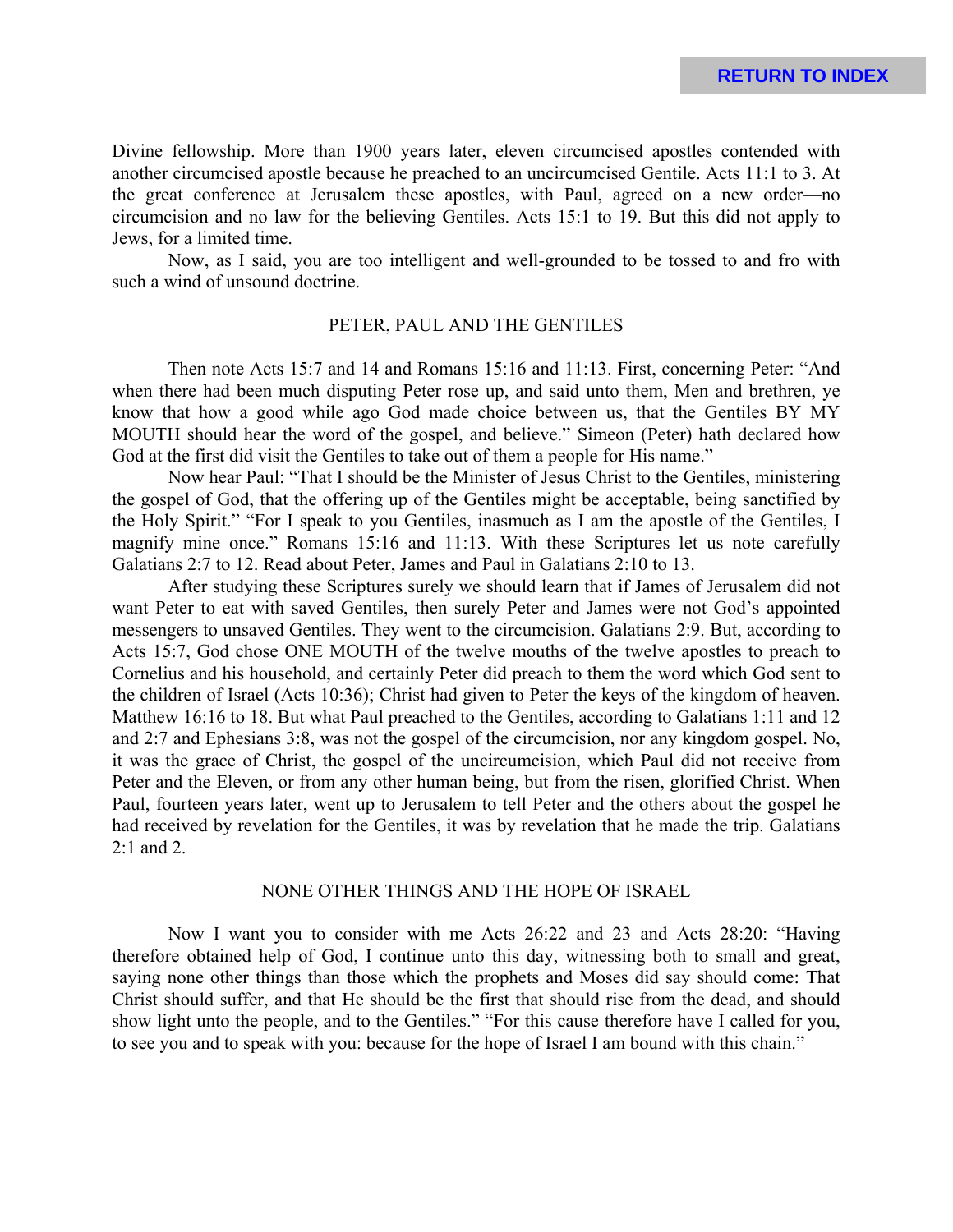Note with the last statement of Paul, Acts 23:6 and also Acts 24:14 and 15 and Acts 26:6

"But when Paul perceived that the one part were Sadducees, and the other Pharisees, he cried out in the council, Men and brethren, I am a Pharisee: of the hope and resurrection of the dead I am called in question." "But this I confess unto thee, that after the way which they call heresy, so worship I the God of my fathers, believing all things which are written in the law and the prophets: And have hope toward God, which they themselves also allow, that there shall be a resurrection of the dead, both of the just and unjust." "And now I stand and am judged for the hope of the promise made of God unto our fathers: Unto which promise our twelve tribes, instantly serving God day and night, hope to come. For which hope's sake, king Agrippa, I am accused of the Jews. Why should it be thought a thing incredible to you, that God should raise the dead"

to 8:

What then was the hope of Israel for which Paul was Rome's prisoner? That hope was the resurrection. Paul certainly did not mean, in Acts 26:22 and 23 that he had been preaching in his "uncircumcision" gospel, that the heathen, justified by faith, would go to Canaan as Israelites. Paul preached no such hope to them. In Acts 26:23 Paul explains the "none other things" of Acts 26:22, but any intelligent student of Galatians, II Corinthians and Romans knows that Paul wrote to the Gentile Christians in those assemblies many wonderful truths never once mentioned in any of Israel's Old Testament Scriptures.

No prophet of Israel ever hinted that there would be such a program as II Corinthians 5:16 to 20. No prophet of Israel had the remotest idea that because of the fact stated in Romans 11:15 there would be, while Israel's Messianic kingdom is in abeyance, such a Church on this earth as is described in I Corinthians 12:12 to 14. We quote first Romans 11:15 and then I Corinthians 12:12 to 14.

"For if the casting away of them be the reconciling of the world, what shall the receiving of them be, but life from the dead?" "For as the body is one and hath many members, and all the members of that one body, being many, are one body; so also is Christ. For by one Spirit are we all baptized into one Body, whether we be Jews or Gentiles, whether we be bond or free; and have been all made to drink into one Spirit. For the Body is not one member, but many."

No prophet of Israel knew the first thing of the program of the sixth chapter of Romans, of that death baptism and that identification with Christ.

Those Roman saints who rejoiced in the hope of glory of God (Romans 5:2) were not expecting Jesus to come back as King of Israel to let them share Israel's kingdom hope.

"The coming of our Lord Jesus Christ" and "the day of our Lord Jesus Christ" in I Corinthians 1:7 and 8 is the same as the appearing of the Lord Jesus Christ in Colossians 3:3 and 4, and the day of redemption in Ephesians 4:30.

When members of the Body of Christ come into the realization of the blessed hope of Titus 2:13 there surely will be a resurrection.

Jesus Christ in the midst of Israel told them that He was their resurrection. John 11:25. We are told in I Thessalonians 4:13 to 18 that resurrection will be for those who have the hope. Surely we learn in I Corinthians 15:12 to 22 that the resurrection of Christ and those who are Christ's is the Christian's hope. Note I Corinthians 15:16: "For if the dead rise not then is not Christ raised."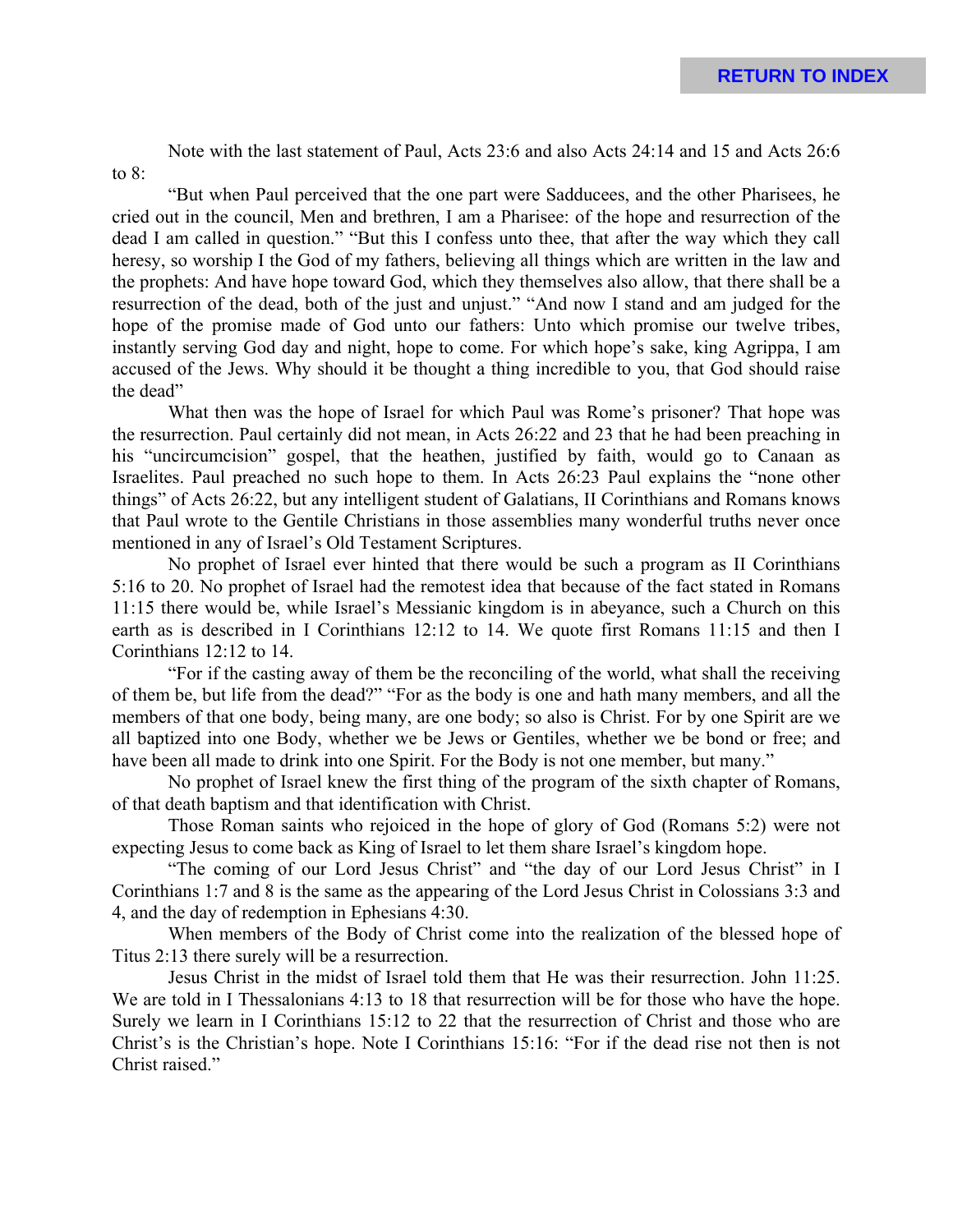Now as you know, the extremists teach that the resurrection and rapture of I Thessalonians 4:13 to 18 has nothing to do with the Body of Ephesians and Colossians but is the resurrection hope of Israel.

They teach that God, at the close of the "Acts" period, suddenly interrupted His program with the "Israelitish" Jews and the "Israelitish" Gentiles, baptized by one Spirit into one Body (I Corinthians 12:13), and began to edify an entirely different Church, or Body, and as the members of this new and different Body have nothing to do with the hope of Israel they will not be among those who are to be changed, according to I Corinthians 15:51 to 53, or raptured according to I Thessalonians 4:13 to 18. They say that, as Thessalonians and Corinthians and Romans record the hope and calling of Israel or the Israelitish kingdom covenant Church, different from the hope and calling of the Body described in Ephesians and Colossians, the rapture, an instantaneous change mentioned in Thessalonians and Corinthians will not take place until some years after the members of the Body of Christ have been raised from the dead This is called "ultra dispensationalism." But it is worse than that. They teach that, with the interruption and postponement of the "Acts" period program, the rapture of I Thessalonians 4:13 to 18 and I Corinthians 15:51 to 54 was postponed. The saints saved, during Paul's "Acts" ministry who died before Acts 28, will be raised when the rapture of I Thessalonians 4:13 to 18 takes place. That will be some years after the resurrection of the saints who died right after Acts 28, as well as present day members of the Body of Christ. And of course those saints who died before Acts 28 will not be with the resurrected saints who appear with the Christ in the glory described in Colossians 3:1 to 4.

Is it any wonder that young preachers have turned from the Pauline message and messengers in disgust?

The hope of Israel is presented in Acts 3:19 to 21. God will send Jesus Christ back from heaven to bring about the restitution of all things, and one of the first events will be the restoration of the kingdom to Israel. This will not be until after the rapture of I Thessalonians 4:13 to 18, the blessed hope of Titus 2:13. Therefore, the gathering of the elect in Matthew 24:30 and 31 is not the blessed hope of the Body of Christ.

But what profound ignorance of the Scriptures to teach that Paul told the heathen in Galatia, Thessalonica, Corinth and Ephesus and Philippi if they would repent, God would send Christ back to Israel. Paul wrote that they were identified with Christ in His crucifixion, death, burial and resurrection, that they were new creatures in Christ Jesus and were not to know Jesus after the flesh. They were to wait for God's Son from heaven to be caught up to heaven. This is quite different from Acts 3:19 to 21. All of these saints experienced the one baptism of Ephesians 4:5; the death baptism of Romans 6:3.

Even the Hebrew saints were partakers of the "heavenly" calling. Hebrews 3:1. This word "heavenly" is the same Greek word as "heavenlies" in Ephesians.

Before and after Acts 28, Paul was the messenger of reconciliation. He taught before and after Acts 28, "alienation in Adam," "reconciliation in Christ." There is no difference between the new creation in Galatians 6:15 and II Corinthians 5:17, before Acts 28, and the new creation in Ephesians 2:10, after Acts 28. There is no difference between the saved Jews and the saved Gentiles, all one in Christ Jesus in Galatians 3:26 to 28, and the saved Jews and saved Gentiles, all one in Christ Jesus, in Ephesians 2:16 to 18.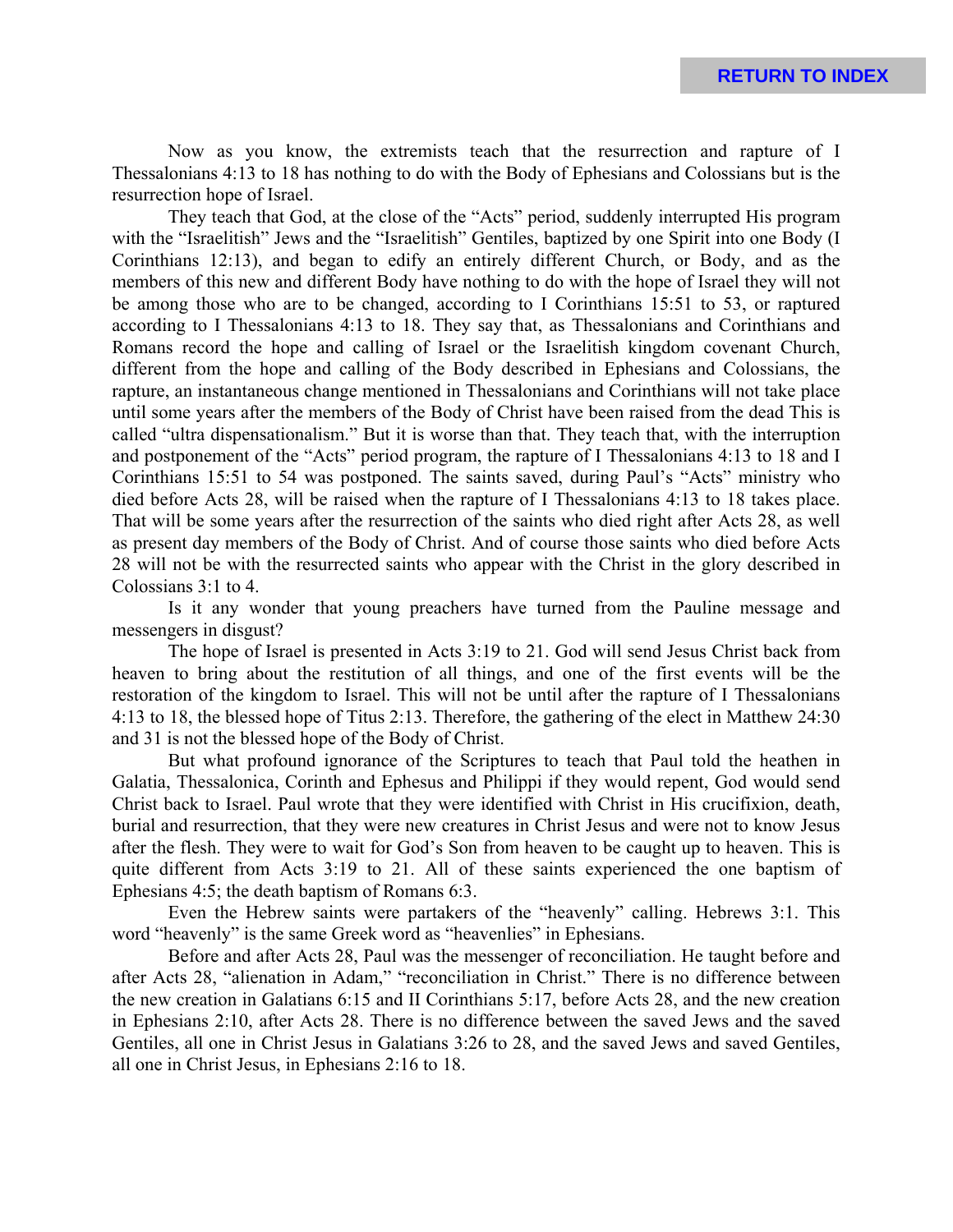Jesus Christ was not the King of Israel to Gentile members of the Body of Christ during the "Acts" period. He was as much the Head of the Body of Romans 12:3 to 5 as He was the Head in Ephesians 1:19 to 23.

By comparing II Corinthians 3:9 to 17 and Galatians 3:24 and 25 with Colossians 2:13 to 17 we learn that the Gentiles before Acts 28 were no more under the law than they were thereafter.

## ISRAEL IN GOD'S FAVOR

It is obvious that these brethren, who teach that the one Body of Ephesians, with the dispensation of the grace of God, began after Acts 28 do not understand the two-fold election of Israel in the eleventh chapter of Romans. Nor do they understand that when the gospel of the kingdom is proclaimed by the will of God, Israel is in favor with God; but when the gospel of the grace of God is proclaimed by the will of God, Israel is in disfavor with God. In Romans 5:10 and 11 and in II Corinthians 5:16 to 21 we learn that Paul was preaching reconciliation to Gentiles because Israel was in disfavor with God. Romans 11:15. In Romans 10:12 the Holy Spirit clearly states that there is no difference between the Jew and the Gentile. In Romans 3:25, 3:28 and 4:4 and 5 we read that the believing sinner is declared righteous without a cause, without any works, religious or otherwise. Surely no message proclaimed after Paul said in Acts 28:28, "the salvation of God is sent unto the Gentiles," is a more definite unmixed "grace" gospel. There is no difference between the gospel of grace in the verses in Romans and the gospel of grace in Ephesians 2:8 and 9 and Titus 3:5 to 8. Surely after reading Galatians you would not say that God wanted the justified heathen to be religious Israelites.

### ISRAEL'S TWO-FOLD ELECTION

Note carefully Romans 11:25 to 30. Israel is yet to be saved. But in the meantime, until the time of that national redemption, enemies of the gospel for the Gentiles' sakes. But they will yet be elected for Abraham's, Isaac's and Jacob's sake: Romans 11:28. This future election of Israel should not be confused with the election of Israel in Romans 11:5 to 8. Note this statement in Romans 11:27 concerning Israel's future election and salvation.

"For this is My covenant unto them, when I shall take away their sins."

Now note carefully these words, "for this is My covenant unto them." The extremists have blundered in applying, "this is My covenant unto Israel," in the other election of Romans 11:5 to 7. Note again these verses: Israel is to be saved in the future, because of God's covenant in Jeremiah 31:31 to 35 and Ezekiel 36:12 to Ezekiel 37:26. But the remnant, according to the election of grace, in Romans 11:5 to 7, is something altogether different. Why did Paul preach reconciliation (Colossians 1:20 and 21 and Ephesians 2:13 to 17) unto Gentiles after the pronouncement of Acts 28:25 to 28? Because of the fall of Israel. Romans 11:15. Why did Paul proclaim the gospel of grace to Gentiles after the pronouncement of Acts 28:25 to 28? Because of Israel's unbelief and blindness. Romans 11:30. Acts 13:46. Acts 18:5 and 6. Why did Paul proclaim reconciliation and the gospel of the grace of God to Gentiles before the pronouncement of Acts 28:25 to 28? Because of Israel's unbelief, blindness and fall. Romans 11:15 and 11:30 is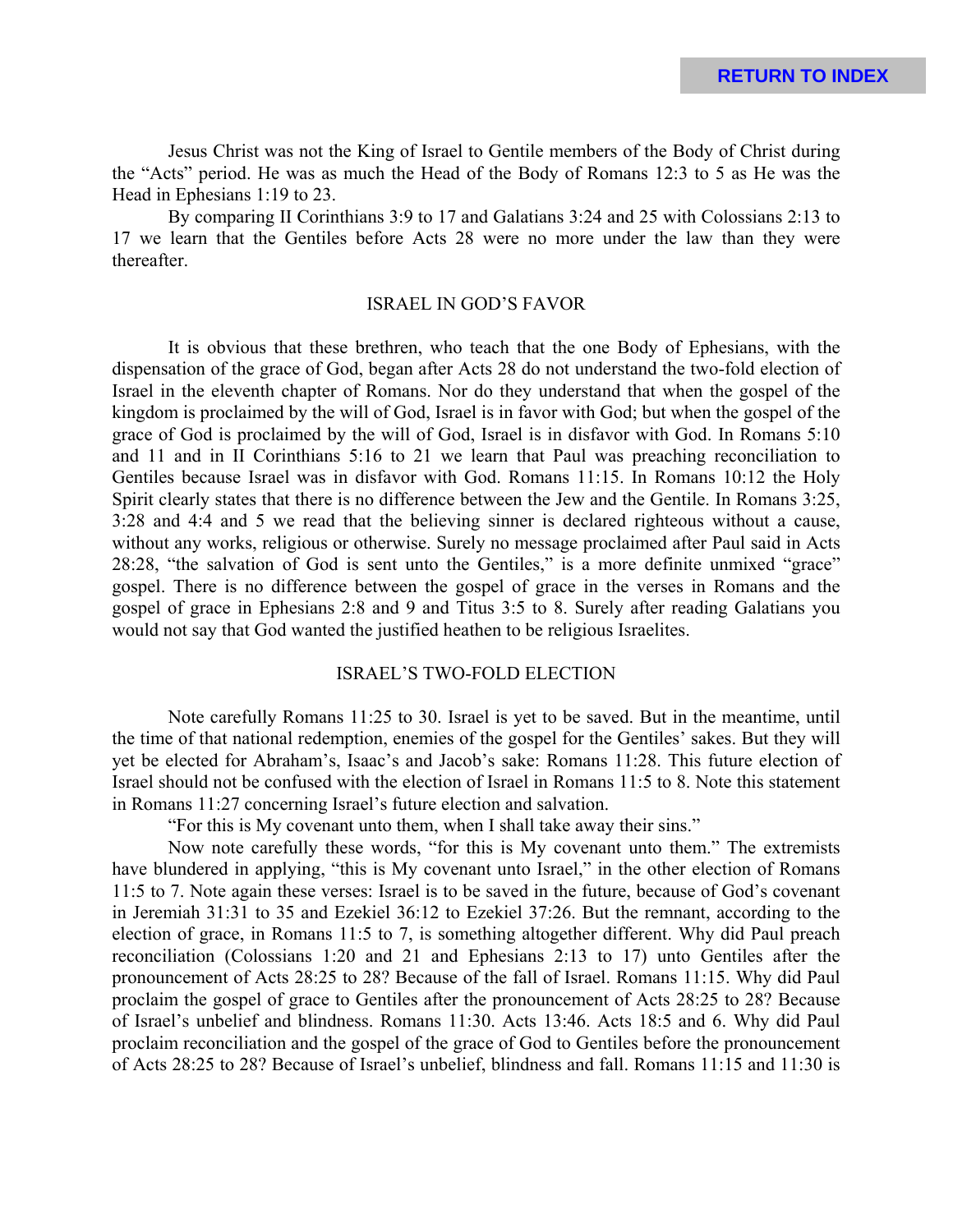God's answer to the extreme dispensationalism, sometimes called "Bullingerism." What folly to teach that in Galatians, Romans and II Corinthians God's message to the Gentiles was the gospel of the kingdom, and in Paul's prison Epistles, written after Acts 28, the gospel of grace. Some of the extremists teach that although the gospel of grace was preached by Paul before Acts 28, yet Acts 28:31, concerning the kingdom of God proves that, during the "Acts" period Paul presented a "kingdom of God" program rather than the "Body of Christ" program. Perhaps they have not read Colossians 4:11.

## THE GIFTS IN THE CORINTHIAN CHURCH

To be sure the Christian is confronted with a very difficult task when he earnestly desires to walk worthy of the vocation wherewith he is called and diligently and prayerfully studies all of Paul's Epistles and the Book of Acts to select a spiritual program that will conform to the will of God. Surely there is in the Bible some intelligent, Divine principle to guide the sincere Christian in selecting or rejecting from the Book of Acts, from the Epistles of Paul written during the "Acts" period, from the writings of Peter, John and James, all that is or is not for the obedience and practice of members of the Body of Christ. For example, on the day of Pentecost those who were saved sold their earthly possessions, including houses and lots, and the money was put into the common treasury. If our slogan is, "back to Pentecost for the ideal Church and ideal Church program," then why is not this communism a very important part of our ideal spiritual program in this age of grace? What about the angelic visitations, the miraculous jail deliverance's, the supernatural visions, raising the dead, healing by shadows, aprons, handkerchiefs or hands? What about the five different baptisms recorded in the Book of Acts or during the "Acts" period in the light of the statement in Ephesians 4:5, there is one baptism? Who in the Church today has the gift of the discerning of spirits or the working of miracles or the interpretation of tongues, mentioned among the gifts exercised by some very carnal Christians during the "Acts" period (I Corinthians 12:8 to 11)?

If Paul, in writing to the Corinthians, said, "forbid not to speak with tongues (I Corinthians 14:39), what servant of the Lord today has the right to forbid the Pentecostalists to speak with tongues or to ridicule them for their obedience to the Scriptures? In Acts 19:3 to we have the record of the last disciples to receive water's baptism. They spoke with tongues.

What thinking Christian has not asked the question, if the Body of Christ of which we in this twentieth century are members, began before Paul wrote his first Epistle, what has become of those gifts which God Himself set in the Body, according to I Corinthians 12:28? Note verses 27 and 28: "Now ye are the Body of Christ, and members in particular . . . And God hath set some in the Church, first apostles, secondarily prophets, thirdly teachers, after that miracles, then gifts of healing, helps, governments, diversities of tongues."

The Christian leaders and preachers, who tell their followers that the Body of Christ and the "dispensation of the grace of God" and "the dispensation of the mystery," began on the Jewish feast, Pentecost, and that no new program began after Acts 28, are helpless and dumb when asked, "if God set these gifts into the Body to which we now belong, who set them out?" They prefer that the question be not asked. While they condemn other preachers who contend that God's program of signs changed after Acts 28 and ridicule the Pentecostalists and other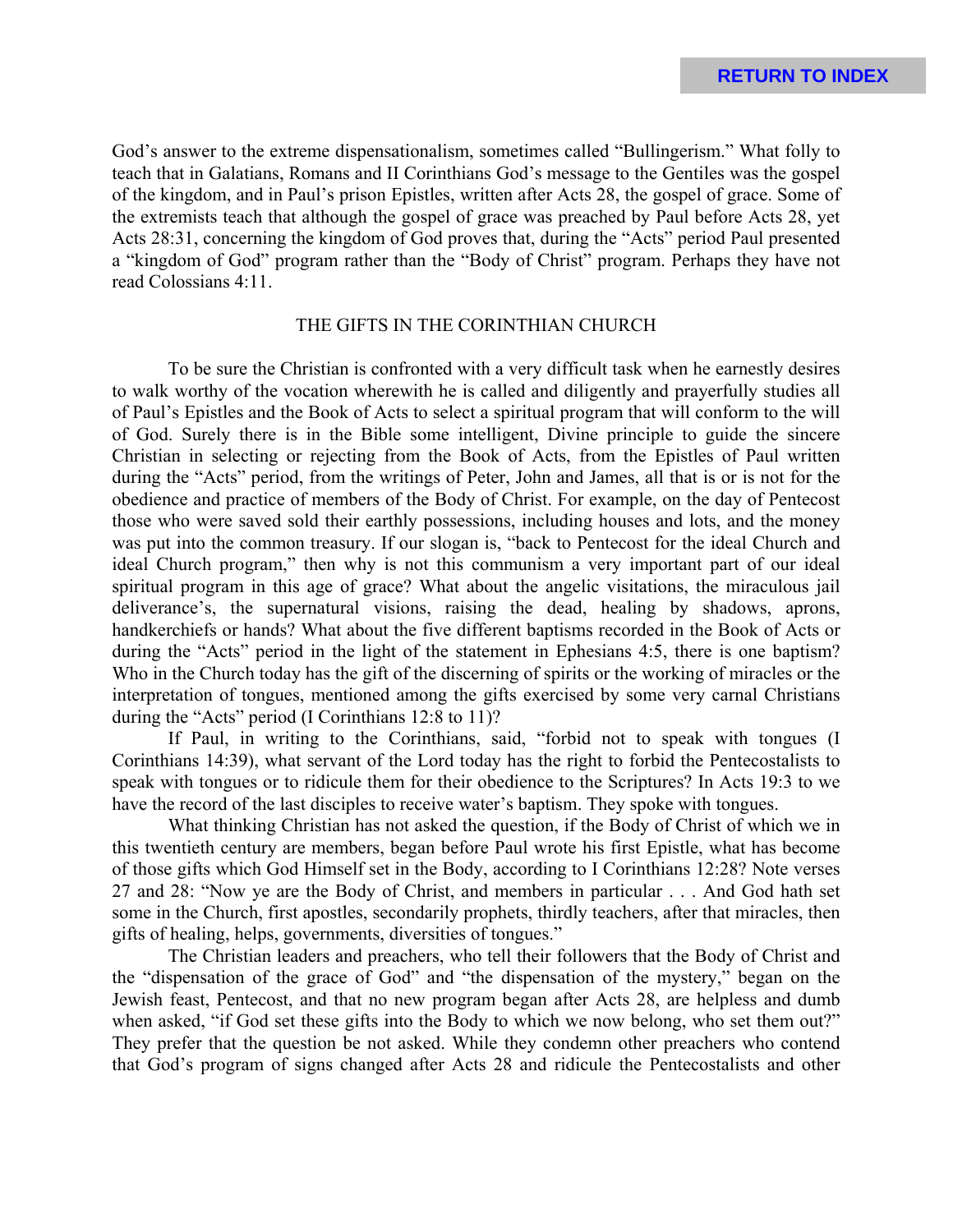healing preachers who sincerely believe that in contending for the faith once for all delivered unto the saints they should contend for the recovery of the sign gifts, the great majority of the leading Fundamentalists are afraid that if they find the answer to the present-day delusions and confusion, the same exegesis that will rule out the sign-gifts will rule out their water ceremonies which they cherish beyond any desire to deliver the fanatical and deluded "sign" Christians. This is especially true of the Baptists, whose very denominational name must be surrendered when they find the intelligent, Divine principle, which is called in the Bible, "rightly dividing the Word of truth."

The extreme dispensationalists, rather than helping the perplexed Christians, are an outright hindrance, and truly the cure which they offer is much worse than the disease. They do not hesitate to eliminate from the program of the Church today anything and everything in Thessalonians, Corinthians, Galatians, Romans or in the Book of Acts, that does not appeal to them by saying that an entirely different and new Church with a new spiritual program, began after Acts 28. Some of these extremists throw out I Timothy, because Christ is the Mediator there and they throw out Philippians because Paul had not yet attained (Philippians 3:12). And some are even saying that II Timothy 4:1 might indicate that II Timothy was written before the revelation of the mystery because of the reference there to the Lord's appearance in connection with the kingdom and the judgment of the quick and the dead to which Peter referred when he preached the "kingdom" message to Cornelius. Acts 10:42. We can appreciate what Paul said concerning Satan, "we are not ignorant of his devices."

In the February, 1943, edition of "Our Hope" appears an article written by the pastor of one of the outstanding Fundamental churches of the country. This man is accepted as a leader and an able Bible exegete by the Fundamentalists in many, places. In this article he has attempted to prove two contradictory doctrines, that the sign-gift of the Christian Church during those years while the Scriptures were being revealed can be found in the Church today and they cannot be found in the Church today. I quote several of his statements:

"God has never promised in His Word that miracles and signs would remain in the Church to the end of the dispensation."

"In the beginning there were far more such evidences of the miracle-working power of the Spirit of God in connection with the healing of the body than we perhaps see today; but there was greater reason for it. Men knew less of the human body and its ailments and how to minister to them than they know today."

"There is another thing we should think of. When the Church went forth in the beginning in its purity, 'terrible as an army with banners,' it was the delight of the Lord to allow signs to accompany it; but we must remember that we live in a day when can look back over a Period of fifteen hundred years or more of grave departure from the Word of God."

"When the Church was in its first love, the Lord Jesus delighted to grace her with many gifts but the Church has been unfaithful. We have drifted far from the principles of those early days, and the Lord has had to deal with us in much more reserve than in the beginning."

"Many wonderful miracles have been wrought in answer to prayer during the last nineteen hundred years."

I wonder if our brother has read the twelfth chapter of Acts where we are told that "prayer without ceasing was made of the Church unto God for Peter" (Acts 12:5). That was the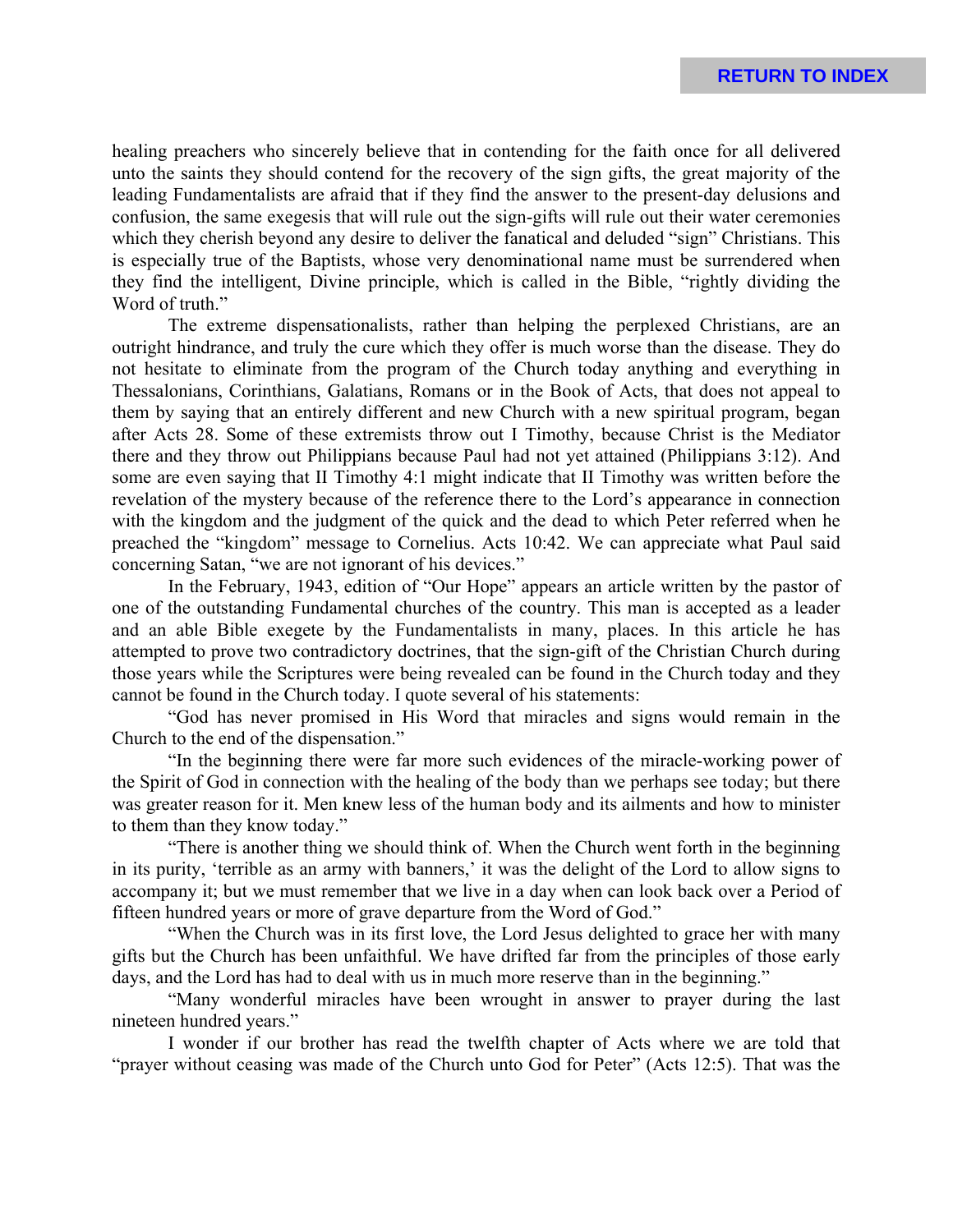Church in its purity, "terrible as an army with banners," praying for a miracle-working God to perform a miracle and deliver Peter from prison. When God performed the miracle and one of the believers told the other believers that their prayers had been answered and Peter was at the door they said, "you are crazy." Would you call that extraordinary faith or just the kind of faith that spiritual saints of 1943 have? Note Acts 12:16, "they were astonished," when they learned that their prayer was answered.

Then when our brother speaks of the unfaithful Church of today I wonder if he recalls two letters that he recently wrote when friends asked him why the twelve apostles, after the Lord Jesus told them to go all over the world and preach to Gentiles as well as to Jews that they remained in Jerusalem and in the land of the Jews and for seven or eight years, when "it was the delight of the Lord to allow signs to accompany it" they would not leave their land and people to go to the Gentiles. I here print his own words:

"It seems that for a period of six or seven years they did not have the spiritual energy or the faith to launch out beyond Jerusalem and Judea except that Philip went into Samaria and John and Peter went down to see the work and endorsed it. Later God had to give Peter a special vision to stir him up to go to a Gentile home and then Paul—Saul of Tarsus—was converted and became the great apostle to the Gentiles."

Note carefully that this brother, who argues that if we were filled with the faith and spiritual energy of those first apostles, God would attend our preaching with signs. And here he declares that they lacked spiritual energy and were unfaithful. What an indictment against those faithful men who were filled with the Holy Spirit, "obeying God rather than men!" Our brother seeks to defend his erroneous interpretations by bringing false charges against the apostles. Think of Spirit-filled apostles of God remaining out of the will of God for seven or eight years after they received the great commission. For in his other letter he writes:

"They were very faithless in regard to going to the uttermost parts of the earth, and God had to give Peter a special vision to stir him up to go to a Gentile home."

"They did not have the faith or spiritual energy"—"Faithless;" for more than seven years. Think of these false charges.

What light our brother would receive, if he would carefully read in Acts 15:7 of the one mouth of the twelve mouths chosen by Christ to preach to the Gentiles, and in Galatians 2:9 that more than fifteen years after Christ gave the great commission those to whom He gave that commission and the keys of the kingdom went to the circumcision rather than to all nations.

This might teach him the difference between Peter's "keys of the kingdom of heaven" and Paul's "dispensation of the grace of God for Gentiles." Ephesians 3:1 to 3.

And again surely, as an intelligent student of the Scriptures, our brother knows that the Corinthians were carnal, that they defrauded one another, that they ate meat offered to idols, that they were gluttons at the Lord's Table, that some of them said there was no resurrection of the dead, some of them had to be delivered to Satan for the destruction of the flesh, they walked as men, there was envy and divisions among them. But they exercised the miraculous sign gifts. I Corinthians 12:8 to 11. Surely these Corinthians did not exercise the sign gifts because they were men of extraordinary faith or because they were unusually spiritual. Just read concerning their utter confusion when speaking in tongues; but the fact is, they spoke in tongues.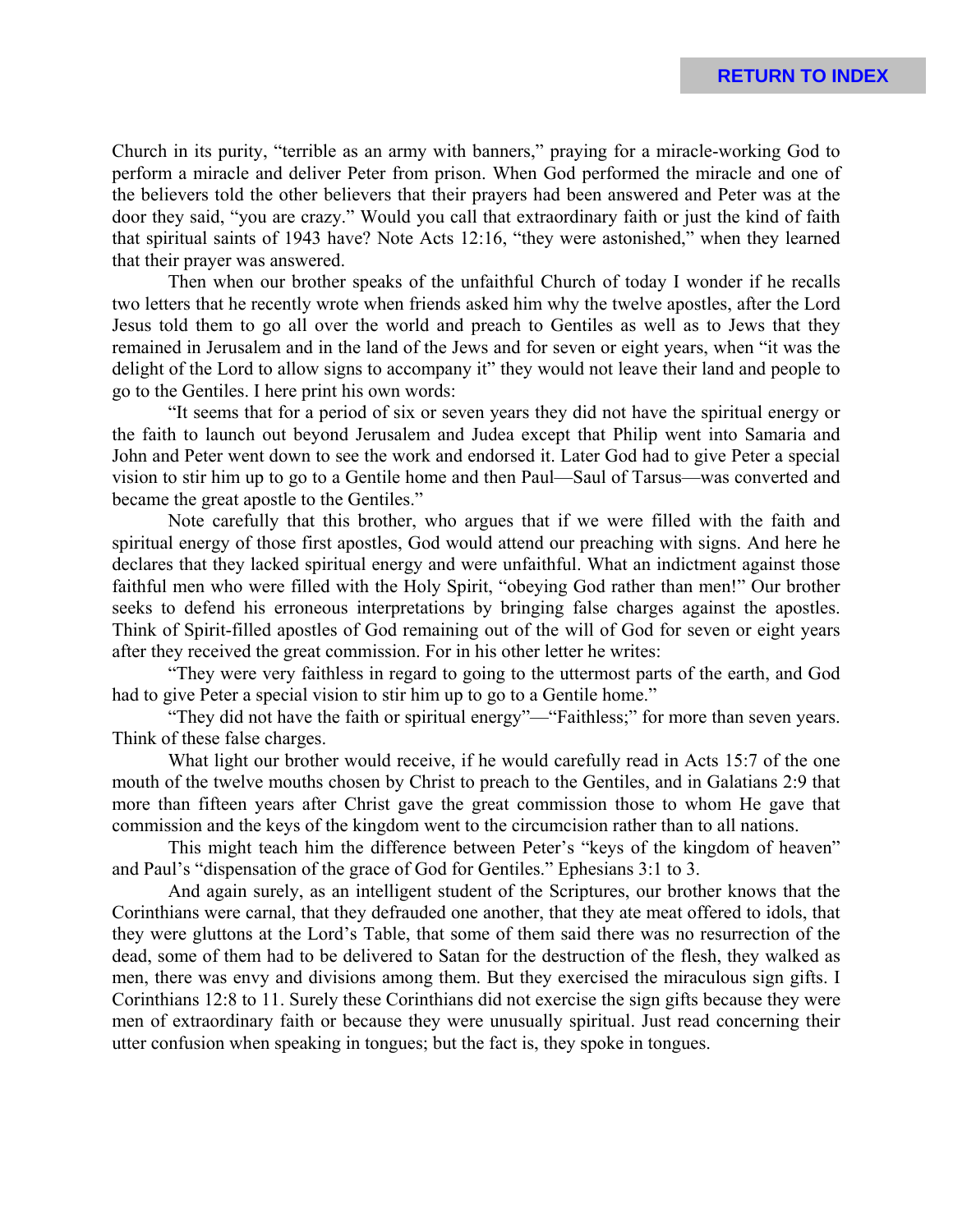The preacher who wrote the article in Our Hope, the editor of Our Hope and many other outstanding Fundamentalists are more faithful and spiritual than were those Corinthians; but they cannot speak in tongues or exercise one of those miraculous sign gifts, for the simple reason that those sign-gifts had a place in God's program during the "Acts" period and they do not have such a place today.

Speaking of the confused, inconsistent Fundamentalists of today, think of this, The Moody Bible Institute has printed and distributed six or seven editions of a most splendid pamphlet by A. E. Bishop, "Signs, Miracles and Tongues Not God's Order for Today." In order that the pamphlet might be well received by Fundamentalists and others, the Colportage Association printed a foreword in the pamphlet, an unreserved endorsement by Dr. C. I. Scofield, the editor of the Scofield Reference Bible. This pamphlet, in my judgment, contains the only intelligent, Scriptural explanation for the absence of the sign-gifts in the Church today. And yet the head of the very Institute that prints and distributes it, and his teachers, brand as heretics other men of God who teach exactly what they are propagating in this pamphlet, several editions of which they have printed and distributed.

What can we expect of the young preachers with such leadership How can we expect to help confused and deluded Pentecostalists when the leaders among the Fundamentalists do not know what they do believe and bitterly antagonize other servants of the Lord for presenting the intelligent exegesis contained in Mr. Bishop's written message?

## DR. C. I. SCOFIELD AND ACTS 28

Note several of the statements copied from the printed message by A. E. Bishop entitled, "Tongues, Signs and Visions, Not God Order for Today?" This message was endorsed by Dr. C. I. Scofield without reservation.

You and I would not agree with Mr. Bishop that the dispensation of grace began with Peter and Pentecost, but there are some sane and Scripturally sound statements in this pamphlet. I quote several of them:

"After repeated study of the Epistles written after Paul's arrival at Rome, I am convinced that in them is found a curative teaching for all of the present-day delusions and fanaticisms found among many of the most sincere saints in the Church."

"Also by careful restudies of the Book of the Acts and of the Epistles written before its close, I am convinced that those who contend for a purely kingdom dispensation covering the Book of Acts period are as much deceived by Satan as Are those who contend that the sign gifts are still in the Church and would be in manifestation everywhere if God's people were in a healthy spiritual state and exercising faith to that end."

"Likewise, if we fail to see the hand of Satan in the present eccentricities and fanaticisms prominent in the 'Tongues,' 'Pentecostal,' and 'Holiness' movements, we will dishonor the Lord, and not be able to serve Him in the deliverance and protection of His own from these delusions."

"When the apostles were doing 'signs and wonders' in the Book of Acts period for the purposes mentioned in Romans 15:18, 19 and Hebrews 2:3, 4, the sovereign sign gifts of the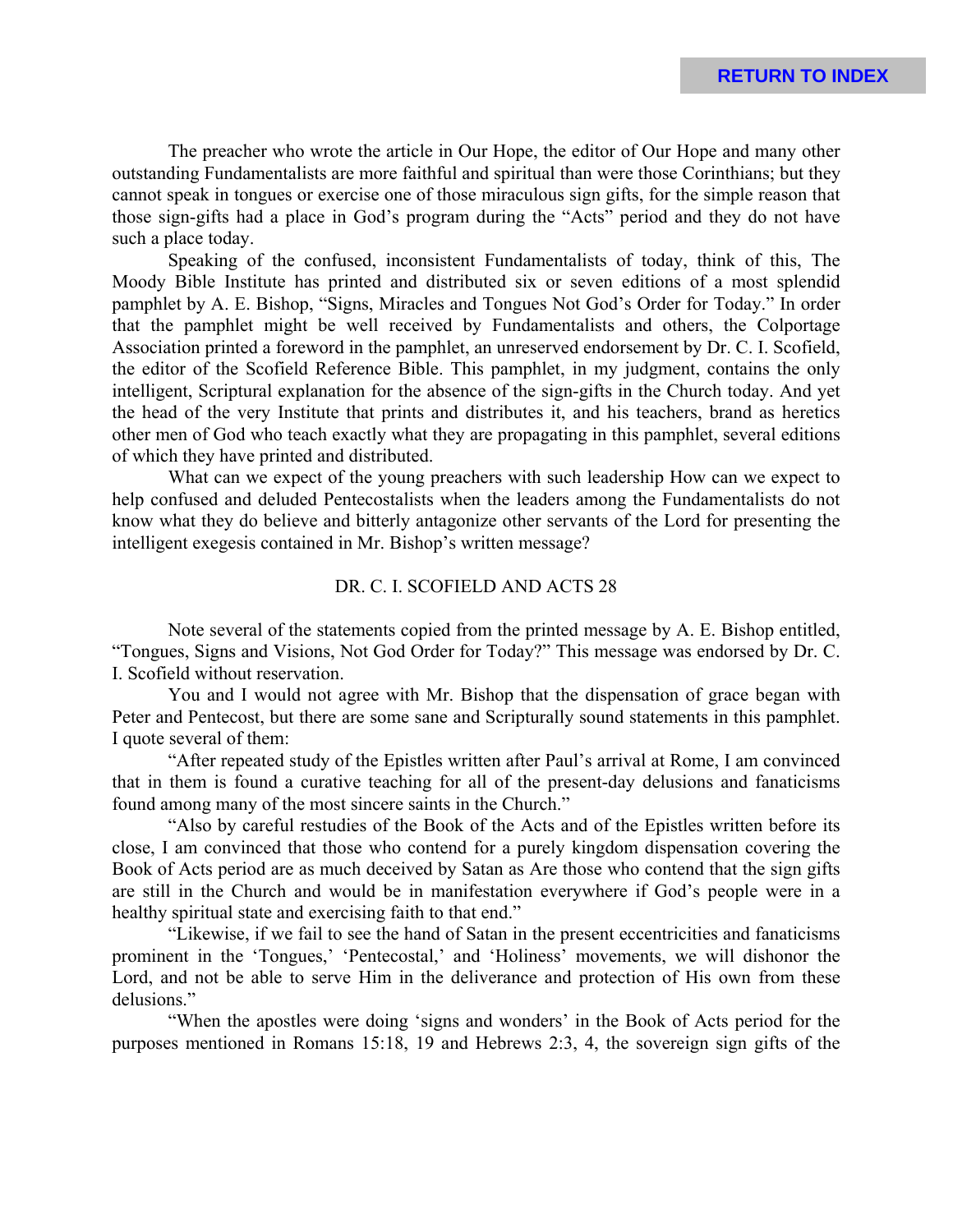Spirit mentioned in I Corinthians 12, were operative among some of the members of His Body, the Church."

"The fact that the Bible does not give a hint of the manifestation of the sign gifts after the close of the Book of the Acts period, must carry convincing evidence to the careful student who compares Scripture with Scripture, that they have been retired."

"In the latest Epistles of Paul not only is it noticeable that the sign gifts are nowhere in manifestation but a different order is brought forth by the Holy Spirit for the correction of prevailing hobbies and fanaticism."

"There is no foundation in the Word of God for the prevailing popular doctrine of 'divine healing.'"

"It is not true that healing is as much the will of God for every Christian as salvation is for the unsaved. Some of the choicest of saints by the elective will of God, have been patient sufferers for years upon sick beds."

"The sign-gifts of I Corinthians 12 were operative only during the Acts period."

"A careful study of the Epistles, especially of the latest Epistles of Paul, which give the normal course of the Church during the present dispensation, would dismount all from their hobbies, eliminate the last vestige of Judaism from their lives and teaching, and would adjust things in general, placing secondary things in their place and first things where they belong."

"Is it the Spirit of God or Satan, who turns the eyes of sincere Christians back to Pentecost and away from the goal placed before them in Ephesians, Philippians and Colossians?"

In my humble judgment this is the clearest teaching that I have read from the pen of any servant of the Lord.

I am positive that the brethren, who propagate the extreme dispensationalism of Dr. E. W. Bullinger, are a real hindrance, if not menace, in the task of the Church, in the recovery of the mystery.

After Acts 28, the Church in Ephesians was the same Church as the Church of God in I Timothy 3:15 and 16 and Acts 20:28. The one baptism of Ephesians 4:5 and the one baptism of Romans 6:3 and 4 are identical. The One Body of Ephesians 4:4 and the One Body of Romans 12:3 to 5 are identical.

A radical change was marked by the statement of the apostle Paul in Acts 13:46, "lo, we turn to the Gentiles." This was shortly after the Holy Spirit separated Saul for a new work. Acts 13:2. And this was after one of the Twelve died and the number was reduced to Eleven. Acts 12:1 and 2. This was after one of the Twelve had preached to one company of Gentiles; Peter to the household of Cornelius The salvation of this company of Gentiles was before Israel was set aside, and was in agreement with Amos 9:11 to 15, a kingdom program. Acts 15:13 to 18. This was all done under the authority of the Twelve who had the keys of the kingdom before Israel was set aside. And let us keep in mind that so far as the "Acts" record is concerned, the Twelve did not leave the land of the Jews to preach reconciliation or grace to Gentiles. Acts 8:1 and Acts 15 and Galatians 2:9.

You surely know that the Lord never gave to Peter the message and ministry of reconciliation when and because of the casting away of Israel, as He did to Paul. Romans 11:15. Did Paul include the message of Acts 3:19 to 21 in his reconciliation message to Gentiles? Certainly not. After the rest of Israel were blinded (Romans 11:7 and 8) Paul never told Gentiles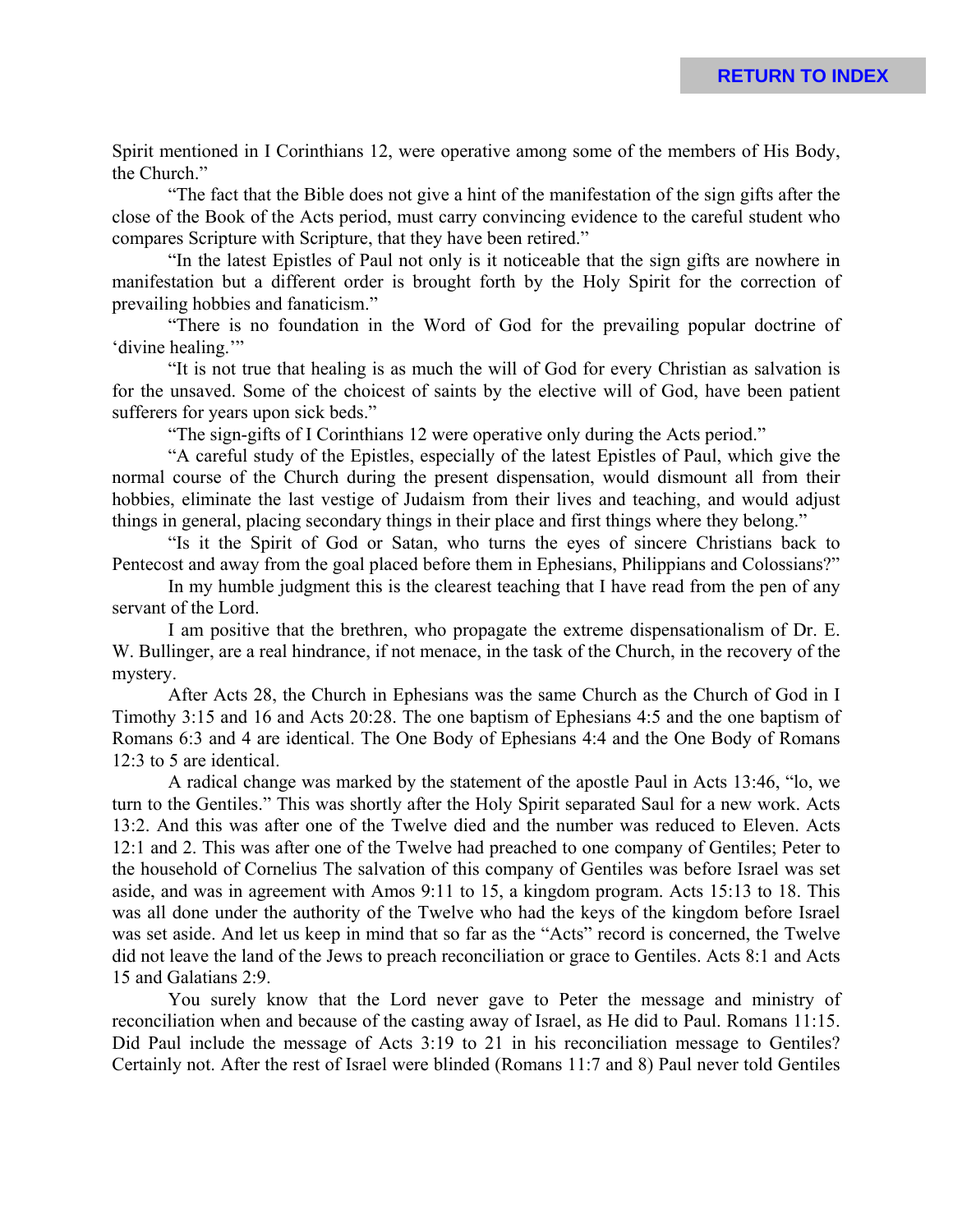or Israel that, if they would repent, God would send Christ back for the hope of Israel or the restitution of all things. How men's imaginations run so wild and how they have the temerity to substitute such speculations for sound exegesis is hard to explain.

These extremists, who are determined that they will not be called the seed of Abraham, they will not have Jerusalem for their mother (Galatians 3:26) or Abraham for their father (Romans 4:16), who seem to dread the very idea of being grafted into the good Olive Tree, Israel, seek to deliver themselves from all that pertains to Israel's covenants by relegating all the program of Acts, and Paul's earlier Epistles, to an Israelitish church, different from the Church in Ephesians and Colossians. They declare that they need but one Scripture to do this, Acts 26:22, "None other things."

It is little wonder that so few of the outstanding Postmillenarians have been converted to Premillennialisrn when we have one group teaching all of this nonsense, and then another larger group who quote Matthew 23:21 to 34 to prove that Israel was set aside at Calvary, and that the dispensation of the mystery (Ephesians 3:9) began with Peter and the second chapter of Acts, on a Jewish feast day, at the time twelve men stood up and addressed "Jews," "all the house of Israel." In the light of Acts 5:29 to 32, Acts 13:45 and 46. Acts 10:28, Acts 11:18, what faulty dispensationalism!

# A Book Entitled "WRONGLY DIVIDING THE WORD OF TRUTH"

While these brethren, with their extreme dispensationalism, are hindering the recovery of "Body" truth, the outstanding leaders of the recognized Premillennial Fundamentalists are like the lawyers to whom Christ referred in Luke 11:52: "Woe unto you lawyers for ye have taken away the key of knowledge: ye entered not in your selves, and them that were entering in ye hindered."

They continue to propagate their unscriptural dispensationalism and condemn, malign, boycott and disfellowship other Christian brethren who are faithfully endeavoring to obey Ephesians 3:9: "And to make all men see what is the fellowship (dispensation) of the mystery, which from the beginning of the world hath been hid in God."

You told me that you read a book entitled, "Wrongly Dividing the Word of Truth," written by one of those leaders. And you and I are agreed that if ever the Word of God was wrongly divided, it is in this book so well named. This preacher is offering this printed message as a Scriptural answer to Bullingerism or ultradispensationalism.

Perhaps, you have not read the foreword which he has printed in his later edition of "Wrongly Dividing the Word of Truth." To this I shall later refer. But first you will doubtless recall these statements in the book:

"The Bullingerites tell us that the mystery was only made known to the apostle Paul, not to other apostles."

"The mystery then is not simply centered in the term 'Body' but whatever expression may be used, the mystery is that during the present age all distinction between believing Jews and believing Gentiles is done away in Christ. Was this mystery made known by other servants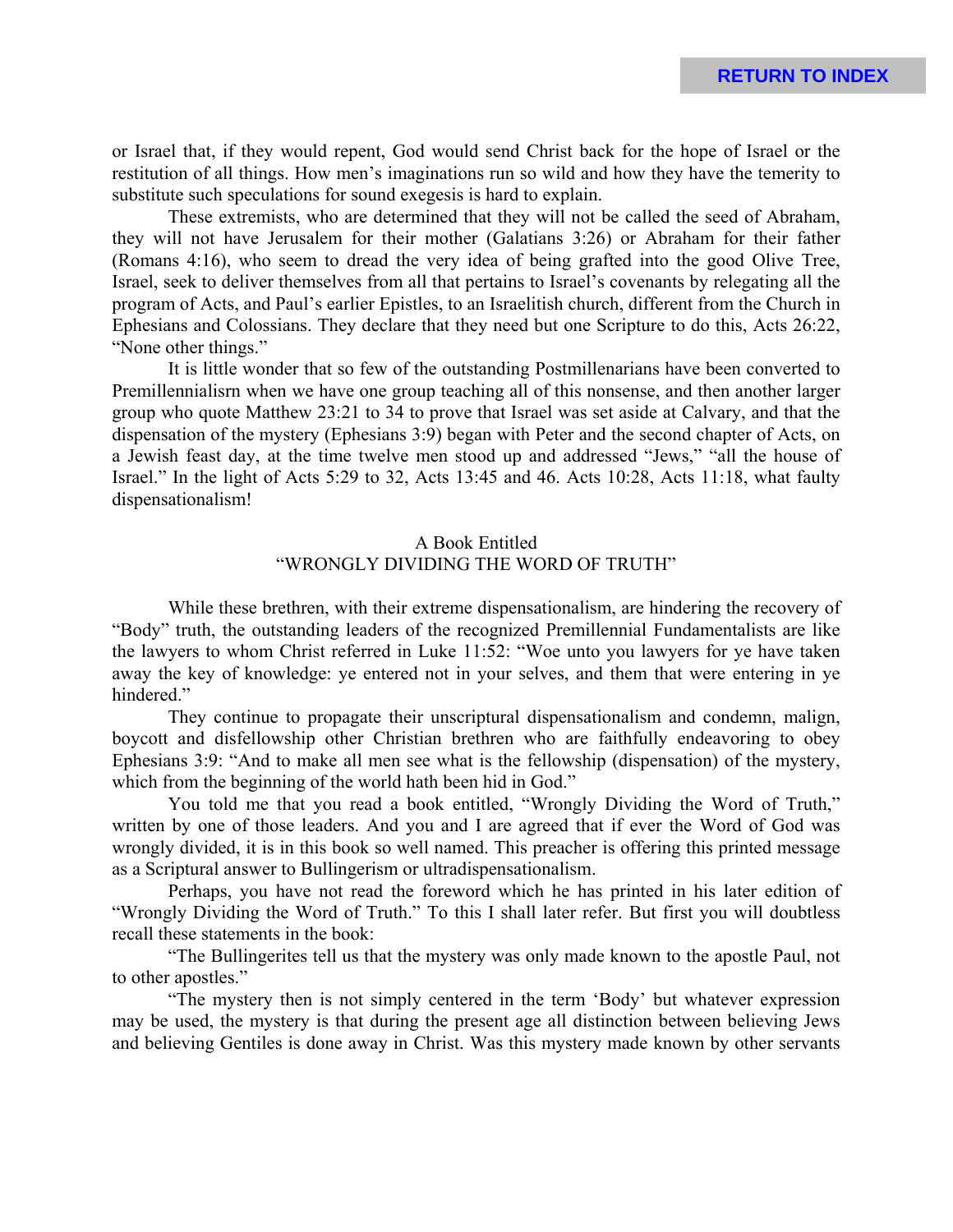besides the apostle Paul? It was. The apostle John makes it known in his account of our Lord's ministry as given in the tenth chapter of his gospel."

"But it shows us that John, as an apostle of the Lord Jesus Christ, had received the revelation of the mystery even before the apostle Paul did."

"Then what of the apostle Peter? We dare to say this same mystery was made known to him on the housetop of Simon's residence in Joppa when he had the vision of the descending sheet from Heaven and saw in it all manner of beasts and creeping things, and heard the Word from Heaven."

"The greatest of all the New Testament prophets is Luke himself, and in his Book of Acts, the mystery is plainly made known."

"It is contended by Bullingerites, and others of like ilk, that Paul did not receive the revelation of THE MYSTERY OF ONE BODY until he was imprisoned in Rome, 63 A. D. Generally, too, the ground is taken that THIS REVELATION was given to him alone, and that the Twelve knew nothing of it. Let us see if these assertions will stand the test of Holy Scriptures."

When the writer speaks of "THIS REVELATION" to what revelation does he refer? THE MYSTERY OF THE BODY is his own answer. Yet he is now denying that he has stated in "Wrongly Dividing" that any of the Twelve received the revelation of the mystery of the Body.

He declares positively that not one of the twelve apostles received a revelation concerning the Body.

Now mark this statement, "the mystery is not simply centered in the term "Body," but the mystery is that during this present age all distinction between believing Jews and Gentiles is done away."

This is stating that the unity of Galatians 3:26 to 28 and the unity expressed in the term "Body" are the same mystery.

In his foreword in his new editions of "Wrongly Dividing" this preacher asserts that he does not believe that the "unity" mystery revealed to John, Peter and Luke is the "Body" mystery revealed to Paul. But he says, whether called "Body" or something else, all distinction between believing Jews and believing Gentiles is the mystery. And this mystery was revealed to John before it was revealed to Paul.

Now you and I know perfectly well that a dispensation, or economy, is not a period of time; but note what the writer of "Wrongly Dividing" states in that book:

"A dispensation then is a period of time in which God is dealing with men in some way in which he has not dealt with them before. Moreover, there may be degrees of revelation."

"ONLY WHEN A NEW REVELATION FROM GOD IS GIVEN, DOES A DISPENSATION CHANGE."

After carefully considering this statement from the pen of this brother think of these two statements in letters which I have from him:

"Peter never preached the mystery of the Body so far as the record goes. That was a special revelation to Paul."

"On page 74 of my book on 'the mysteries of God' I am speaking of the mystery of the Body and this, of course, was made known ALONE to the apostle Paul that he might communicate it to others."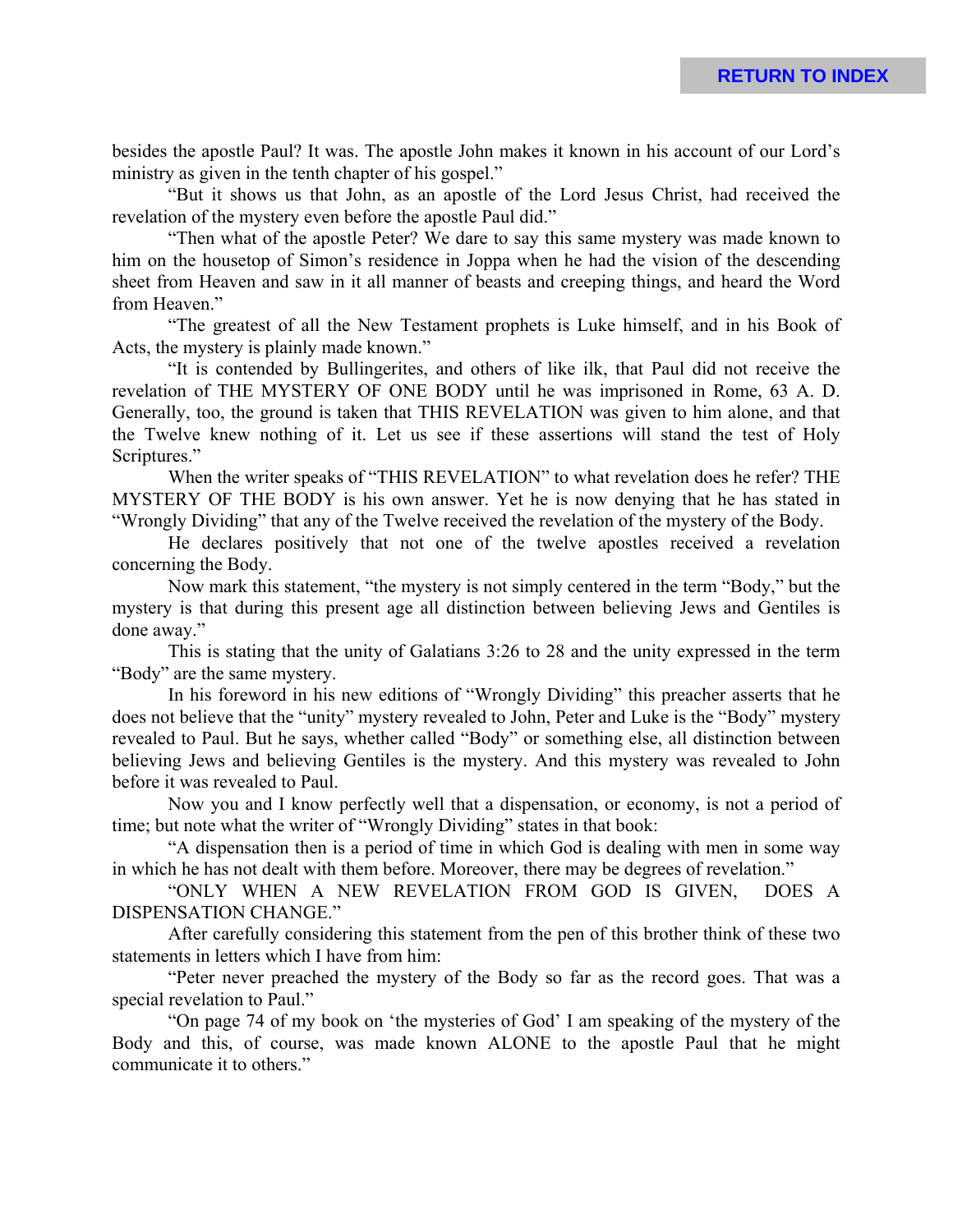In the letters I have from him he also says:

"Evidently you did not at all understand what I said yesterday morning. I did not say that those on Pentecost were saved before their obedience to Peter's words, 'repent and be baptized.' I said they were born again, which is an entirely different thing."

"Christian baptism certainly did begin with the Resurrection. The twelve apostles, so far as I know, were not baptized over again, as they were the appointed representatives of the Lord to begin a new dispensation."

"I fully believe that the prophetic clock stopped at Calvary. That is why I do not believe that the Lord was still dealing with the nation Israel in the first part of the Book of Acts."

"There is no difference between what I am teaching now and what I have taught through all the years."

Now simply compare the last two statements with what he has printed in one of his books.

"The mystery did not begin until Israel had had every opportunity to receive Christ in resurrection. The mystery was not revealed to the Twelve but to Paul. Paul is the apostle of the new dispensation and received the revelation for the new dispensation in the ninth chapter of Acts, some time after Pentecost."

Again note this true statement quoted from our brother's printed message:

"It (the mystery) was not hid in the Scriptures to be brought to light eventually; but we are distinctly told it was hid in God until such time as He chose to manifest it."

Now, with this last statement, compare this statement in a letter, in my possession from this same man:

"I quite understand what is before your mind in your letter of inquiry. However, the position I take is that which spiritually minded teachers of the Word have held for centuries, namely, that the feasts of Leviticus 23 set forth the ways of God with men from Calvary to the Millennium, and while the Church was a mystery kept secret until the time when God gave the New Testament revelation; nevertheless it was foreshadowed in the feast of Pentecost.

"There is nothing in the Word of God to intimate that there are no types of the Church in the Old Testament. It is typified in many places and in many ways. I realize that there are those who do not hold this view, but they are, of course, perfectly free to look at things as seem right to them. I can only give out what it seems the Spirit of God has made clear to me."

So our question is, "was or was not the mystery hid in the Scriptures?" He says "no." And then he says the one Body (the mystery) was foreshadowed in the feast of Pentecost. Then surely it was hid in the Scriptures. But he says that it was not. And he says he has not contradicted himself.

Below I quote from this brother's writings and in all of these statements, not only was Dr. E. W. Bullinger in full agreement but so should every intelligent Christian be:

- 1. To the Epistles of Paul alone do we turn for the revelation of this mystery. It was Paul who was announcing the distinctive truths of the present dispensation.
- 2. The mystery formed no part of the previous dispensations. Paul learned it not from the former Scriptures, but by direct revelation front the Lord Jesus Christ in glory.
- 3. It is of vast importance that every child of God be instructed as to its true character.
- 4. Paul was the chosen vessel to whom alone the mystery was given, to set it forth.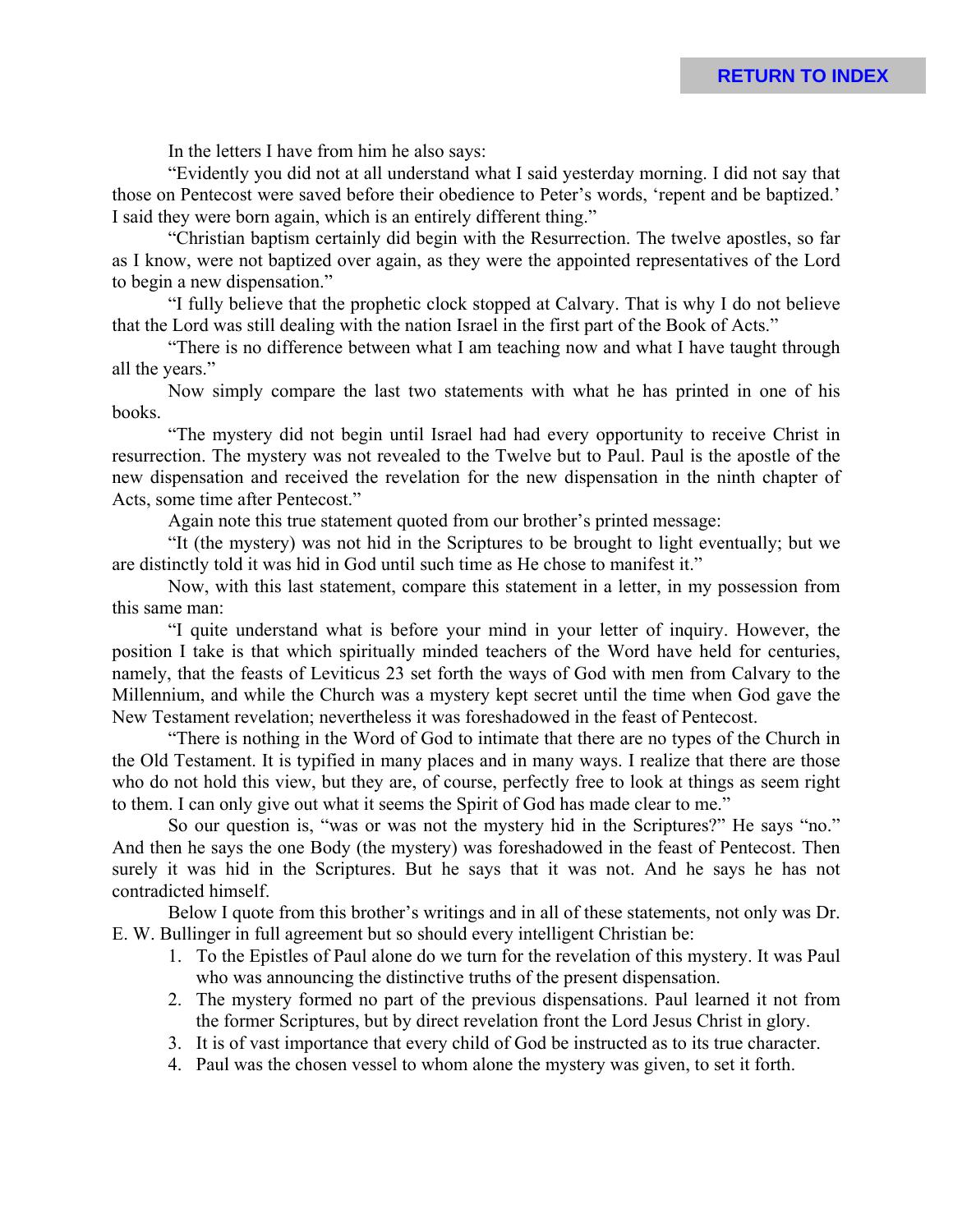- 5. The mystery is the great truth that completes the Word of God.
- 6. The mystery was not something of difficult mysterious character, but a sacred secret never known to mankind until in due time opened up by the Holy Spirit through the apostle Paul. This was not until Israel was given an opportunity in resurrection to receive Christ. The mystery was the secret purpose of God's heart only to be revealed after the rejection of His Son.
- 7. The Doctrine of the one Body—the dispensation of the mystery—is never referred to by and; other apostle than Paul.
- 8. The mystery of the Church as the Body of Christ was never made known in Old Testament times, nor yet when our Lord was on earth. It was hid, the Divine method of making it known was by a special revelation to the apostle Paul, committed to him to pass on to the Saints.
- 9. The Kingdom is not the Church. During the Church period, the Kingdom, properly speaking, is set aside.
- 10. It was a special revelation given, not to the twelve, but to Paul as the apostle of the anew dispensation.

I want to emphasize statement six. When did the mystery begin? When Israel rejected Christ in resurrection? Then how could it have begun on the day of Pentecost in Acts 2?

Our brother says, "Only when a new revelation from God is given does a dispensation change." The dispensation of the mystery was revealed to Paul alone. This dispensation began after Israel had been given every opportunity to receive Christ in resurrection as well as in incarnation. This mystery of the one Body was not revealed while Christ was on earth. It was not revealed to the Twelve. Paul was the apostle of the new dispensation. These are his statements Paul alone received the revelation. A new dispensation began with the revelation.

As we note some of these quotations let us see how irreconcilable they are with his statement in "Wrongly Dividing the Word of Truth":

"Personally, I have no objection to the term 'transitional period,' if it be understood that the transition was in the minds of men and not in the mind of God. According to God, the new dispensation, that in which we now live, the dispensation of the grace of God, otherwise called the dispensation of the mystery, began the moment the Spirit descended at Pentecost."

Now we quote from his other books:

"The mystery of the Church as the Body of Christ was never made known in Old Testament times, nor yet in the days when our Lord was on earth. We are told distinctly it had been 'hid from ages and from generations, but now is made manifest to His saints.' The Divine method of making it known was by a special revelation to the apostle Paul as he tells its in Ephesians 3."

"But this doctrine of the one body is never referred to by any other apostle than Paul. He calls it 'the dispensation of the mystery' which he had especially been entrusted with."

"To the epistles of Pail alone do we turn for the revelation of this mystery. He was the special vessel chosen to make known the heavenly calling. The twelve were, as we have seen, connected primarily with the testimony to Israel. Paul, as one born out of due time, was elected to be the messenger to the nations, announcing the distinctive truths of the present dispensation."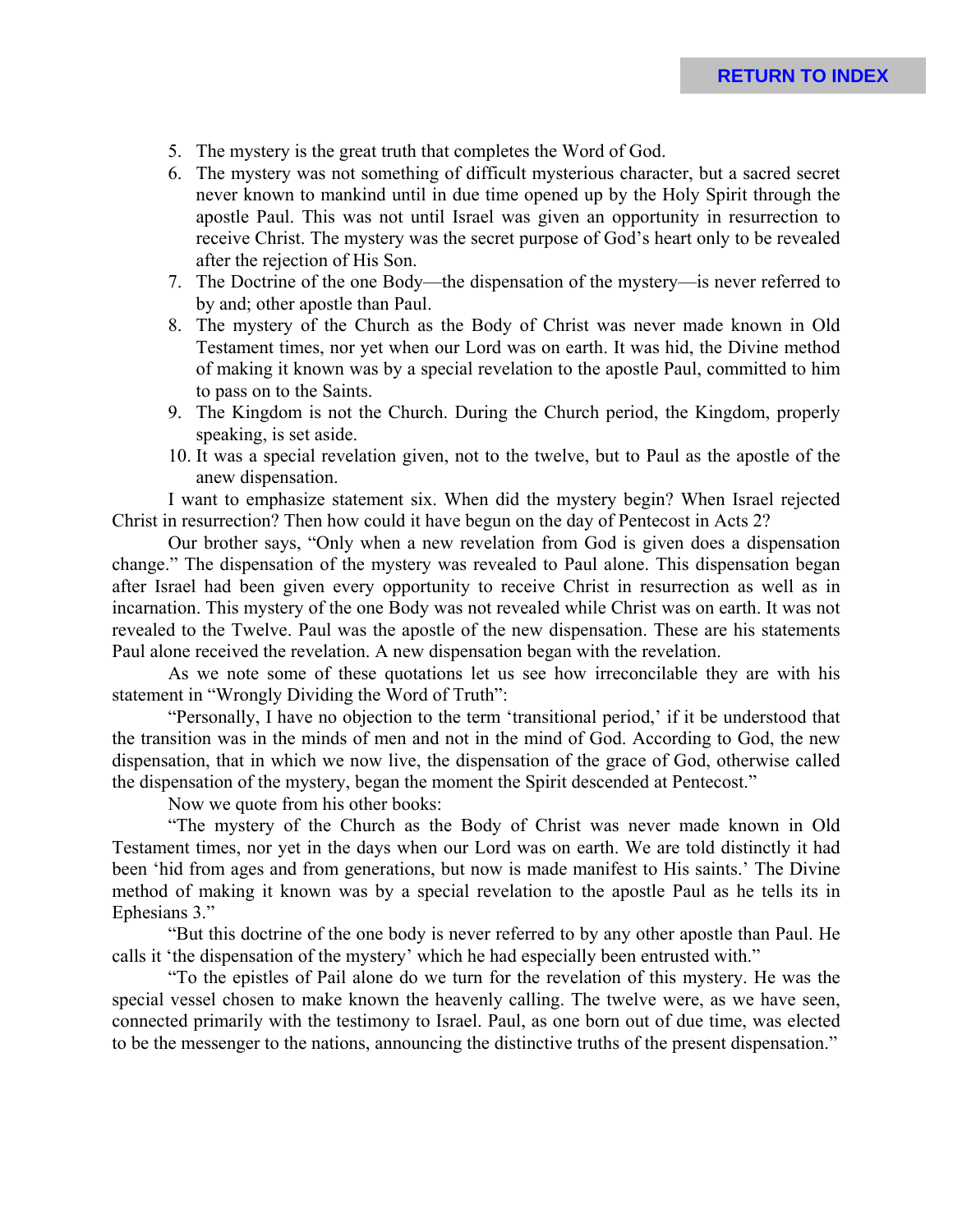"This was not until Israel had been given every opportunity to receive Christ both in incarnation and resurrection. When they definitely refused Him God made known what had been in His heart from eternity."

After reading carefully these clear, positive declarations of our brother, note the utter confusion of his own mind—quote from "Wrongly Dividing":

"I simply desire to ask their most careful attention to these words. The Bullingerites tell us that the mystery was only made known to the apostle Paul, not to other apostles. The apostle himself tells us here that 'it is now revealed unto His holy apostles and prophets.' Note not only the plural, but that others besides apostles had this revelation. How utterly absurd would words like these be if he were referring to something that had just been secretly made known to him! But is it true that other apostles and prophets had already known of the mystery? It is. This he declares in these words. What is that mystery? Verse six is the answer.

"That the Gentiles should be fellow heirs, and of the same Body, and partakers of His promise in Christ by the gospel."

Here he states that apostles, other than Paul, had already known about the Body of Ephesians 3:6 before Paul. But the author's avowed purpose in writing his word of explanation in the foreword printed in the new edition of "Wrongly Dividing" and in a number of letters which he has written, are added to inform the readers of his book against Bullingerism that "the mystery" revealed to John, Peter and Luke was the unity of believing Jews and Gentiles but not the "dispensation of the mystery" or "the one Body of Ephesians and Colossians," which mystery was revealed to Paul alone to communicate to others.

This preacher is not only mistaken, but he knows positively that he is not stating facts, if he knows what the Bullingerites teach. They teach exactly what this preacher has now tried to explain in his foreword They teach that all of the apostles knew and taught the truth of the unity of Jews and Gentiles as recorded in Galatians 3:26 to 28 but that this is not the "dispensation of the mystery revealed by Christ to Paul and by Paul to others."

God pity the young preachers who follow such leadership. No wonder few Fundamentalists make any effort to recover the blessed truth of Ephesians.

If our brother really meant what he wrote concerning the glorious truth and would do something about it, he of course, would suffer, but he would make a valuable contribution to a wonderful cause. If this brother would boldly proclaim this blessed Pauline truth and obey Ephesians 3:9, many young Christian preachers would follow him in this much needed ministry.

Note again his own words:

"Throughout the writings of the apostle Paul he again and again refers to a wondrous secret, which he designates in a special way as 'the mystery,' or 'the great mystery.'

"For centuries it was almost entirely lost sight of. In fact, until brought to the fore through the writings and the preaching and teaching of a distinguished ex-clergyman, Mr. J. N. Darby, in the early part of the last century, it is scarcely to be found in a single book or sermon throughout a period of sixteen hundred years!"

"Of ordinances exalted to the place of mysteries, as in heathen rites, he will find much; but as to the mystery, which to the apostle was so unspeakably precious, rarely a reference!"